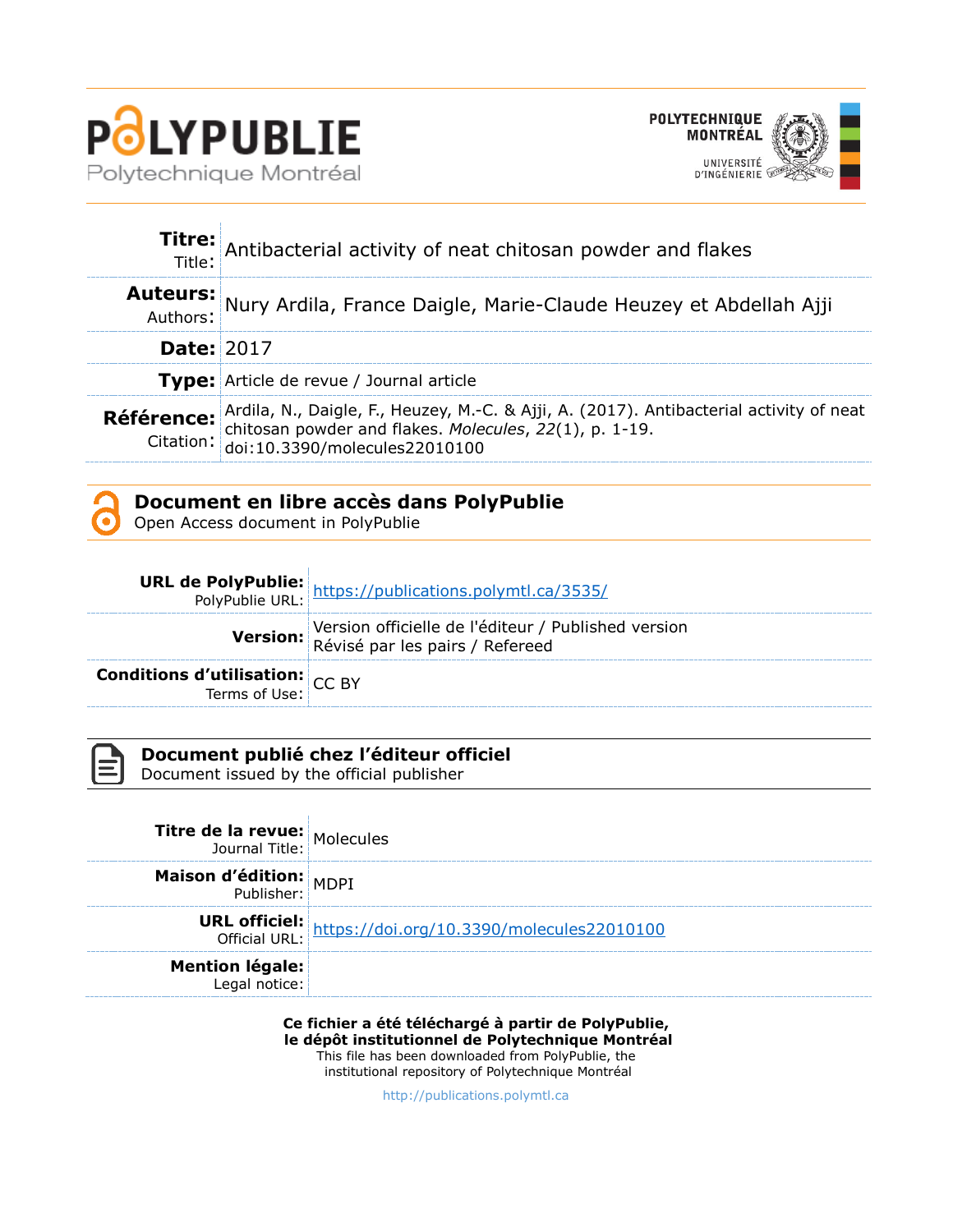



# *Article* **Antibacterial Activity of Neat Chitosan Powder and Flakes**

## **Nury Ardila 1, France Daigle 2, Marie-Claude Heuzey 1,\* and Abdellah Ajji 1,\***

- <sup>1</sup> Research Center for High Performance Polymer and Composite Systems (CREPEC), Department of Chemical Engineering, Polytechnique Montréal, P.O. Box 6079, Station Centre-Ville, Montréal, QC H3C 3A7, Canada; nury.ardila@polymtl.ca
- <sup>2</sup> Department of Microbiology, Infectiology and Immunology, Pavillon Roger-Gaudry, Université de Montréal, P.O. Box 6128, Station Centre-ville, Montréal, QC H3C 3J7, Canada; france.daigle@umontreal.ca
- **\*** Correspondence: marie-claude.heuzey@polymtl.ca (M.-C.H.); abdellah.ajji@polymtl.ca (A.A.); Tel.: +1-514-340-4711 (ext. 5930) (M.-C.H.); +1-514-340-4711 (ext. 3703) (A.A.); Fax: +1-514-340-4159 (M.-C.H. & A.A.)

Academic Editors: Alex Cavallaro, Krasimir Vasilev and Peter Zilmc Received: 9 November 2016; Accepted: 3 January 2017; Published: 6 January 2017

**Abstract:** This study investigates the antibacterial activity of neat chitosan powder and flakes against three different bacterial species, *Escherichia coli*, *Listeria innocua* and *Staphylococcus aureus*, which are frequent causes of food spoilage. The effect of chitosan concentration and purity, as well as the influence of temperature, ionic strength (salt) and impact of a solid physical support in the medium are examined. Results show that the antibacterial activity of neat chitosan: (i) requires partial solubilisation; (ii) can be promoted by environmental factors such as adequate temperature range, ionic strength and the presence of a solid physical support that may facilitate the attachment of bacteria; (iii) depends on bacterial species, with a sensitivity order of *E. coli* > *L. innocua* > *S. aureus*; and (iv) increases with chitosan concentration, up to a critical point above which this effect decreases. The latter may be due to remaining proteins in chitosan acting as nutrients for bacteria therefore limiting its antibacterial activity. These results on the direct use of chitosan powder and flakes as potential antimicrobial agents for food protection at pH values lower than the chitosan p*K*a (6.2–6.7) are promising.

**Keywords:** chitosan; antibacterial activity; *E. coli*; *L. innocua*; *S. aureus*

## **1. Introduction**

Chitin is a cellulose-like biopolymer consisting of linear chains of predominantly  $β-(1)$  → 4)-2-acetamido-2-deoxy-D-glucose (also named *N*-acetyl-D-glucosamine) residues. Due to its low solubility in organic solvents and low chemical reactivity, chitin is usually transformed into chitosan. Chitosan, the deacetylated form of chitin, is a polysaccharide composed mainly of repeating  $β$ -(1  $\rightarrow$ 4)-2-amino-2-deoxy-D-glucose (or D-glucosamine) units. Several properties of chitosan, including its natural origin, abundance, biodegradability, availability, biocompatibility, mucoadhesivity and reactivity make it attractive in different fields (biomedical, food industry, cosmetology, water purification, among others) [1–3]. In particular, its antimicrobial properties [4–6] along with its non-toxicity [7] make it of great interest in the food protection area [8–12].

Although inherent, the antimicrobial properties of chitosan are affected by different factors. Kong, Chen, Xing and Park [4] have classified most of them into four different types, namely: (1) microbial factors, including microorganism species and cell age; (2) environmental factors such as pH, ionic strength of the medium, temperature and reaction time; (3) intrinsic characteristic of chitosan, such as positive charge density (associated with degree of deacetylation, DDA), molecular weight (MW),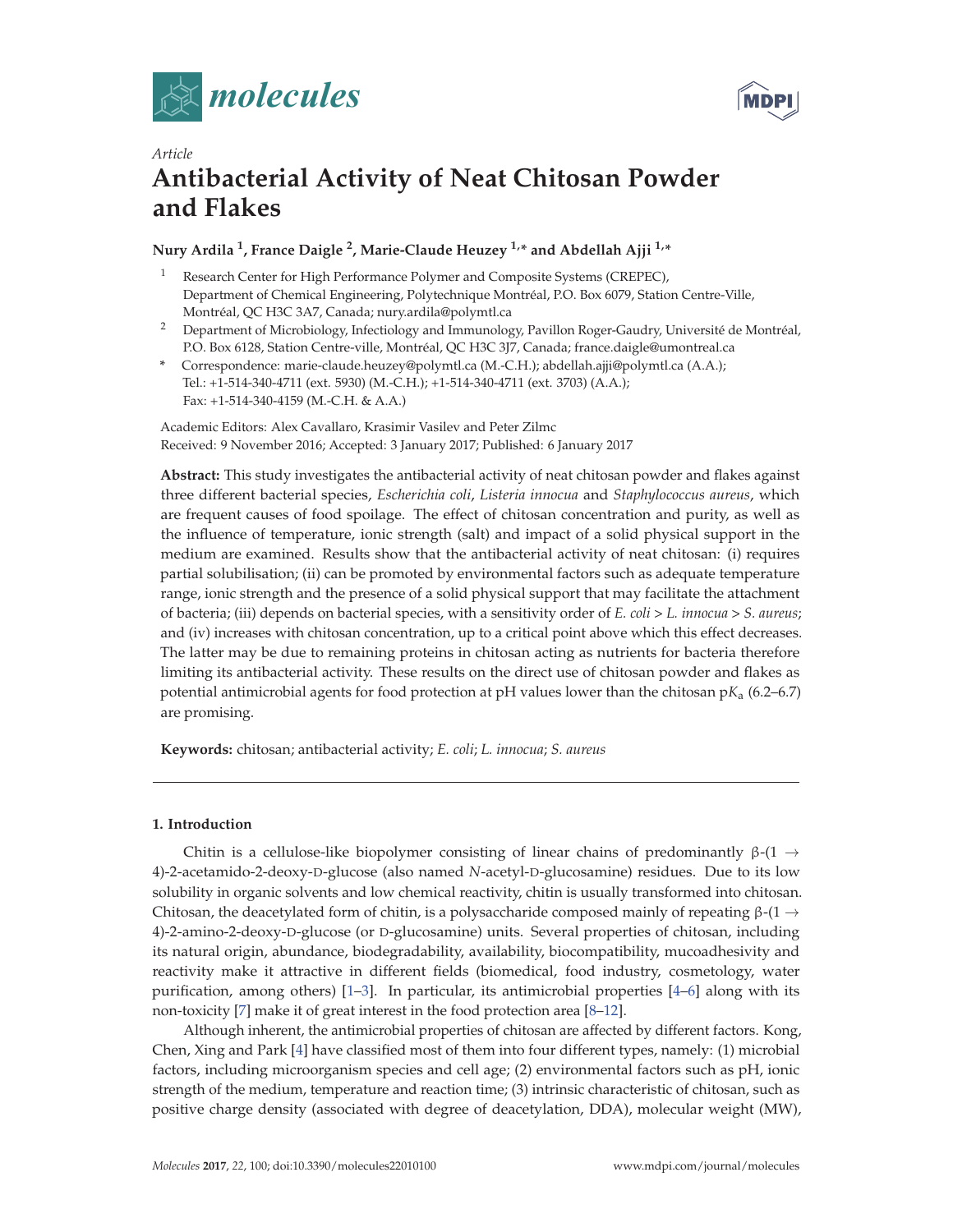chelating capacity, hydrophobic/hydrophilic characteristics and (4) physical state, specifically solution or solid state. Although different authors have evaluated the effects of some of the aforementioned factors on the antimicrobial activity of chitosan solutions [2,5,6,13–17], films [18–20], fibers [21–24], micro- and nanoparticles [25–28], to our knowledge no study has reported the inhibitory effect of chitosan in a neat discontinuous solid state, such as powder and flakes, nor on its mode of action. A direct usage of chitosan in these forms may be of industrial interest because no processing step is involved. Moreover, a systematic study of chitosan in this state is necessary for a deeper understanding of its antibacterial (AB) action and to broaden its activity and applicability. For example, processed discontinuous solid forms of chitosan such as micro- and nanobeads may be of significant interest in the development of new chitosan-based food packaging materials, but this is beyond the scope of the present work. On the other hand, the mode of antimicrobial action of chitosan powder and flakes may be considered different from the one for chitosan nanoparticles, given the special character of the latter such as their small size and high surface area, as well as the possibility to enter the cells through perfusion [26,29].

Furthermore, while factors such as pH, medium type, bacterial species, and chitosan concentration, MW and DDA have been widely studied for chitosan in solution [2,5,6,13,14,16,17], others such as temperature, ionic strength, the presence of a solid physical support and chitosan purity have received less attention. From the aforementioned factors, temperature, salt concentration (ionic strength) and bacterial species are known to be the most critical in food spoilage and the most relevant in food preservation, but have not been thoroughly considered altogether in chitosan-related studies and therefore are investigated in the present study. Apart from the above, humidity, which is known to be one of the major factors deteriorating the properties of food and accelerating the formation of undesirable organisms, will not be considered in the current research but in future investigations.

In this work, we examine the effect of different critical factors affecting food spoilage and preservation on the AB activity of chitosan in a neat discontinuous solid state (powder and flake-like forms), and under carefully controlled experimental conditions. More specifically, the influence of environmental and microbial factors such as temperature, ionic strength, the presence of a solid physical support, and bacterial species are investigated. Moreover, the effects of chitosan concentration and purity are analyzed. The results show that chitosan in powder and flake form exhibit a high antibacterial activity under conditions close to those of found in contaminated food products. Nonetheless, this activity can be affected positively or negatively by factors such as temperature, ionic strength, chitosan concentration, purity and bacterial species.

## **2. Results and Discussion**

Table 1 presents the DDA, MW, polydispersity (PDI), moisture, ash and protein content as well as particle size values of the chitosan (CS) powder (P) and flakes (F) used. Chitosan flakes and powder have a DDA of 90% and 95%, respectively. In average, samples contain 9  $wt/v$  % of moisture and low ash content (0.05%). In addition, chitosan flakes and powder include 8.8 and 176 mg of proteins per gram of chitosan, respectively. According to the suppliers both grades come from the same source (shrimp shells), hence differences in purity may be related to the conditions of the chemical treatment when transforming chitin into chitosan, including the sequence for deproteinization, decalcification and deacetylation, the concentration of the chemicals used and the soaking time [30,31].

| CS Grade <sup>a</sup>   | DDA(%) | MW (KDa) | PDI- Moisture (%) | Ash $(\%)$    | mg Protein/g Chitosan | <b>Particle Size</b> |
|-------------------------|--------|----------|-------------------|---------------|-----------------------|----------------------|
| $F-90-207$ <sup>b</sup> | 90     | 207      | $81 + 02$         | $0.05 + 0.02$ | $8.8 + 0.2$           | $0.67 \pm 0.40$ mm   |
| $P-95-57$ c             | 95     | 57       | $9.8 + 0.1$       | $0.05 + 0.01$ | $175.7 + 0.3$         | $55.09 \pm 43.73$ um |

**Table 1.** Chitosan grades.

<sup>a</sup> First letter in the nomenclature indicates F-flakes, P-powder; the first number the DDA (%) and the second one the average molecular weight (Mw, KDa). <sup>b</sup> Biolog GmbH. <sup>c</sup> Primex.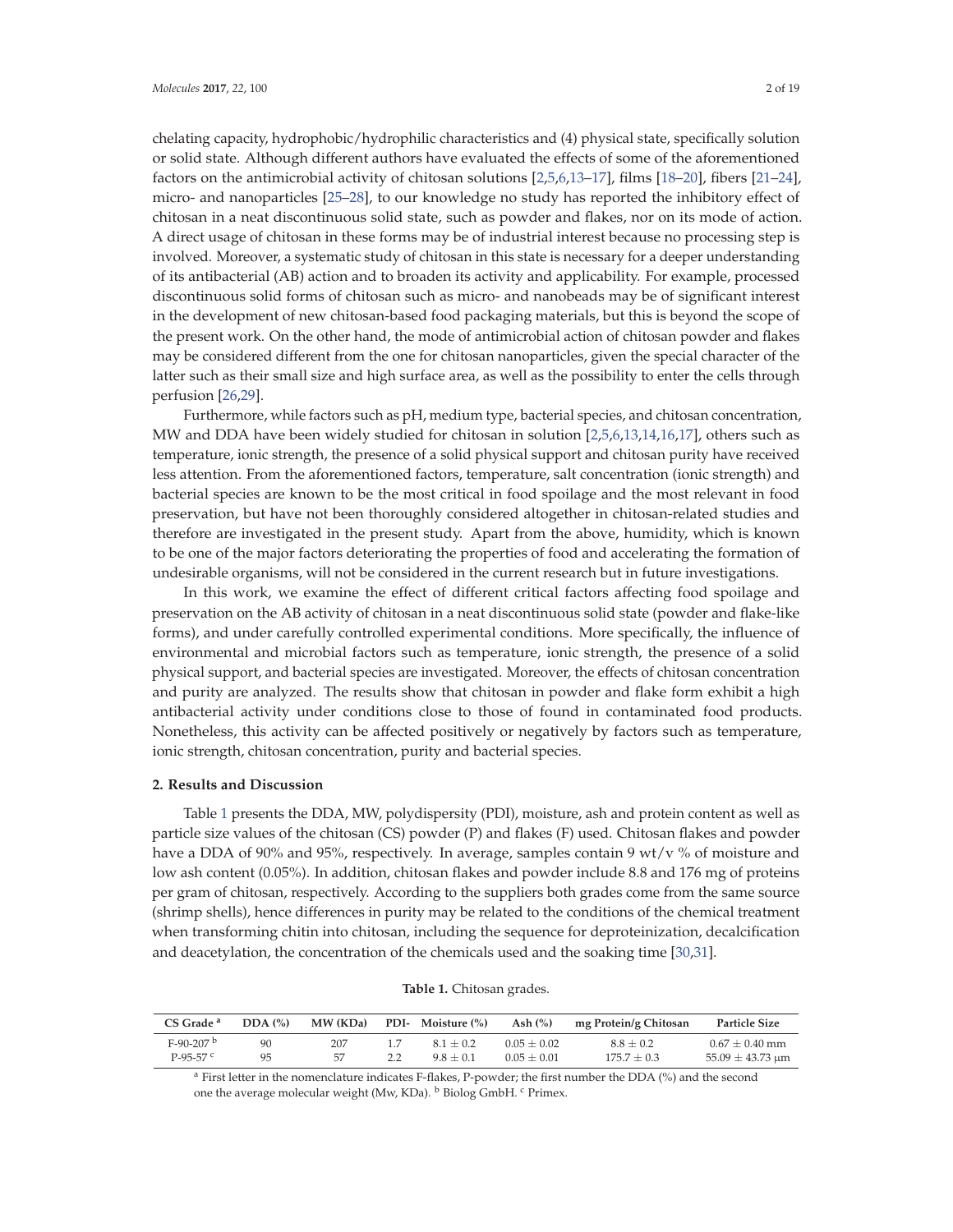Regarding the MW and PDI, samples exhibit a weight average MW of 207 and 57 kDa and polydispersity indices of 1.7 and 2.2, respectively, which may also be related to different conditions during chemical treatment. Figure 1 presents the cumulative weight and number fraction as function of molar mass for chitosan. Chitosan flakes (F-90-207) have a narrower size distribution than chitosan powder (P-95-57). In addition, about 5% of chitosan flakes show a molecular weight between 30 to 50 kDa, whilst about 10% of the chitosan powder has a molecular weight near 10 kDa, which may indicate the presence of chitooligosaccharides.



**Figure 1.** Cumulative weight (Mw)/number (Mn) fraction as a function of molar mass for chitosan powder and flakes.

## *2.1. SEM*

#### 2.1.1. Elemental Analysis

Table 2 presents the elemental analysis of chitosan. In addition to carbon, nitrogen and oxygen, chitosan samples (both powder and flakes) contain traces (in ppm) of sodium, calcium, chlorine, cobalt and magnesium, probably remaining from chitin and the different stages of the extraction and purification processes [32].

| Chitosan   |              |              |              |                 |              | Element      |              |   |              |              |                     |
|------------|--------------|--------------|--------------|-----------------|--------------|--------------|--------------|---|--------------|--------------|---------------------|
|            |              |              | $N$ O        |                 |              | Na Ca Mg S   |              |   | Si Co Al     |              | -Cl                 |
| $F-90-207$ | $\mathbf{x}$ |              |              | $X$ $X$ $X$ $X$ |              | $\mathbf{x}$ |              | X | $\mathbf{x}$ | $\mathbf{x}$ | $\boldsymbol{\chi}$ |
| P-95-57    | $\mathbf{x}$ | $\mathbf{x}$ | $\mathbf{x}$ | $\mathbf{x}$    | $\mathbf{x}$ | $\mathbf{x}$ | $\mathbf{x}$ |   | X            | X            |                     |

**Table 2.** Elemental analysis via EDS-SEM in chitosan grades.

## 2.1.2. Particle Size, Thickness, Shape and Particle Size Distribution

Figure 2 presents SEM micrographs of the chitosan samples. Their average particle size and particle size distribution are shown in Table 1 and Figure 2, respectively. According to the micrographs, chitosan flakes, which are of the order of millimeter size (0.7 mm in average), present a thickness of 21.2 μm, an irregular shape, and higher particle size values and broader particle size distribution than the powder grade. This is probably the result of the high variability and asymmetry of their dimensions. In the case of powder, distribution is right-skewed and particles are of micrometer size (55 μm, in average). Considering both chitosan in flakes and powder as spheres having a bulk density of 0.3 g/cm<sup>3</sup> [33], the specific surface area varies from 0.03 (flakes) to 0.36 (powder) m<sup>2</sup>/g (Figure 2). The specific surface area is considered an important factor for the antibacterial activity.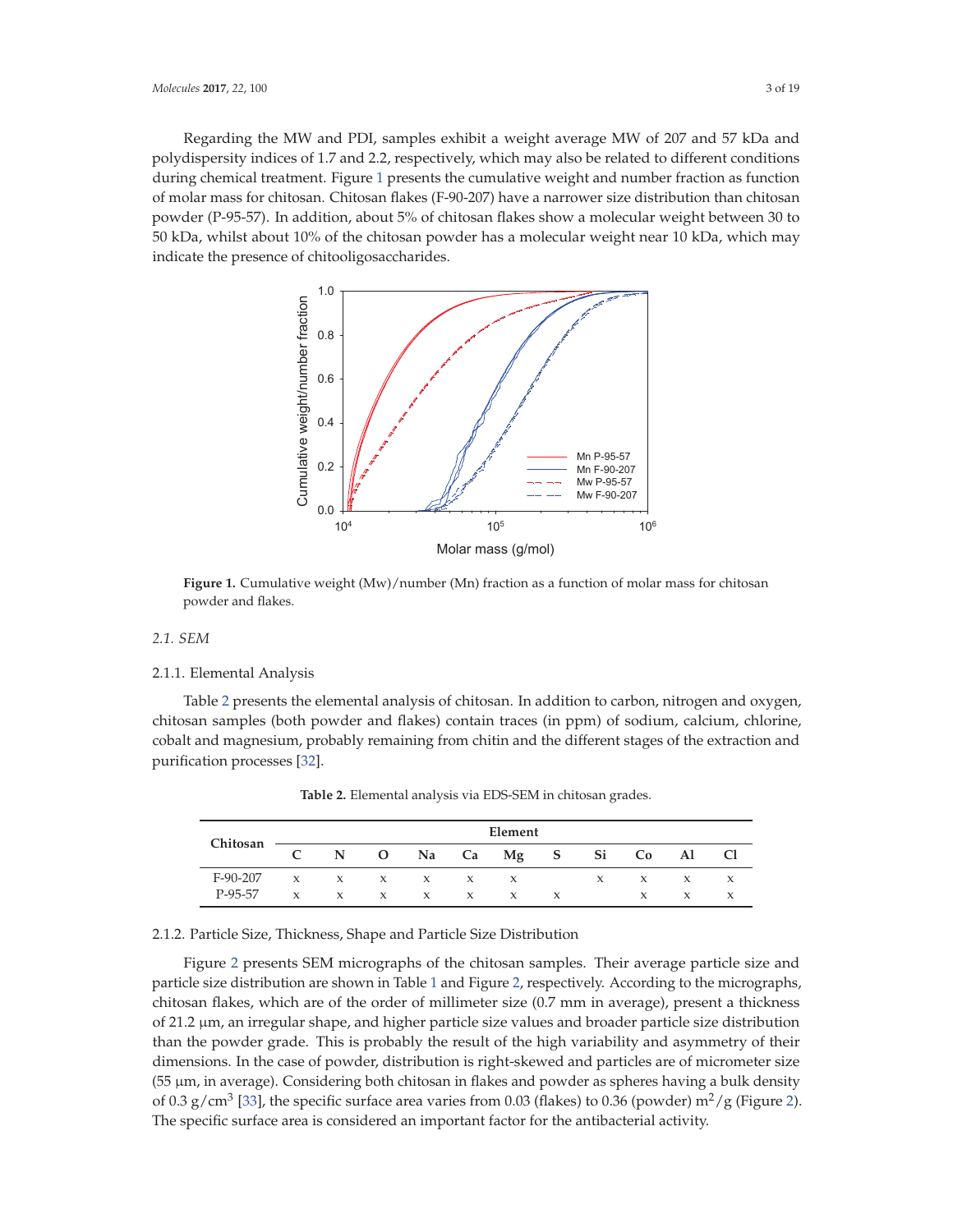

**Figure 2.** Chitosan in flakes and powder form (**A**,**C**) and their particle size distribution (**B**,**D**). The symbols a, b and SSA (in **B** and **D**) represent the average particle size, thickness and the specific surface area, respectively.

## *2.2. Antibacterial Assays*

## 2.2.1. Effect of Chitosan Concentration

Figure 3 shows the effect of chitosan concentration for the two chitosan grades, when suspended in PBS. According to the results, the AB activity of chitosan increases with concentration up to a certain value, named the critical concentration,  $C_C$ , after which this activity decreases. The  $C_C$  was found to be between 0.4 and 1.2 wt/v % without any apparent pattern regarding DDA, MW, bacterial species or medium.



Figure 3. Effect of chitosan concentration in PBS on the number of viable survivors. C<sub>c</sub> is the critical concentration above which the AB activity of chitosan decreases. Dashed lines represent the reduction in bacterial concentration after deproteinization. Samples are P-95-57 (powder) and F-90-207 (flakes). The number of viable organisms was the same after 18 and 48 h incubation on the agar plates, suggesting that recovery from sub-lethal injury had not taken place. For each chitosan grade, means that do not share a letter are significantly different with a confidence level of 95% by Tukey Pairwise Comparisons.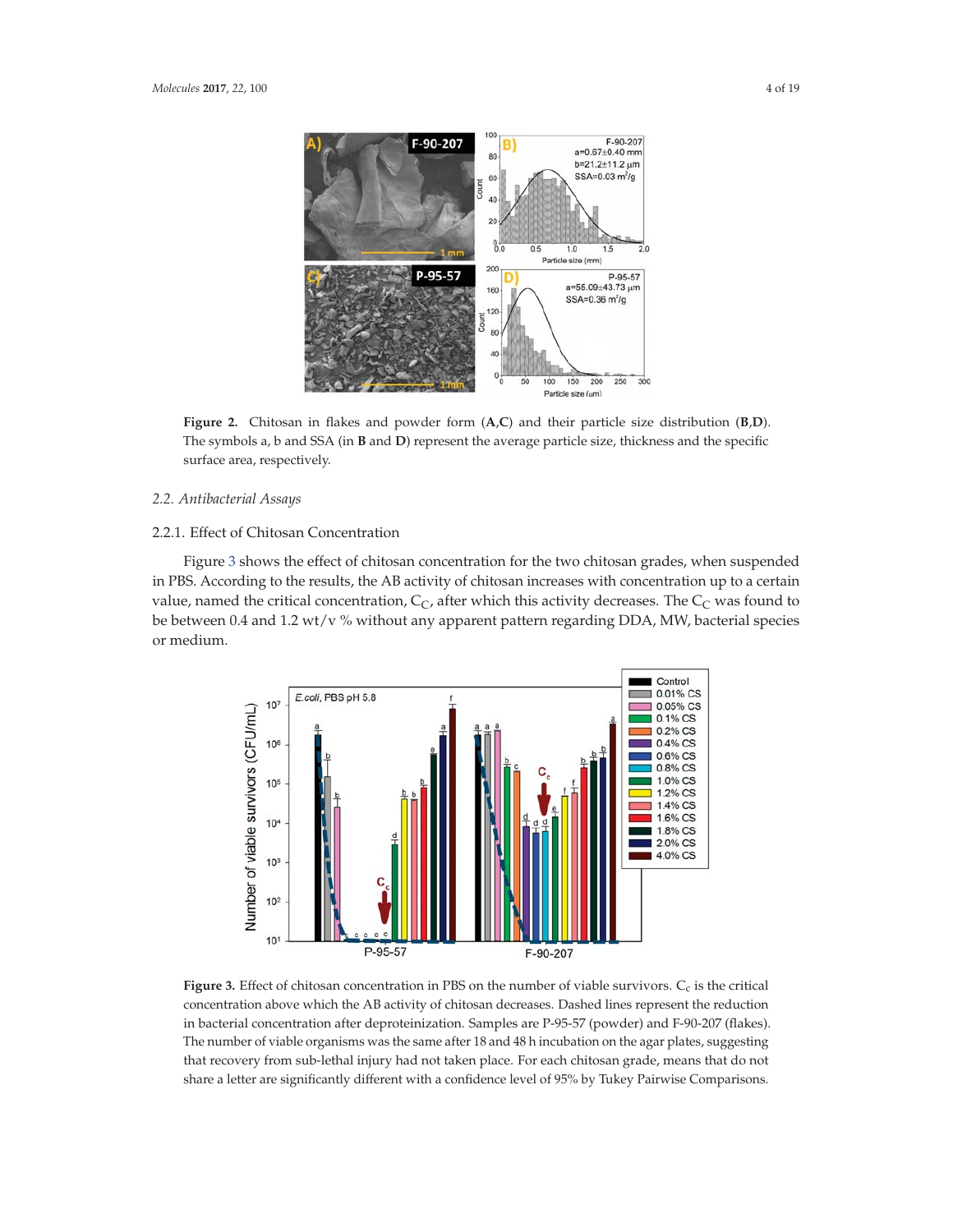It is noteworthy that: (i) the pH of the medium varied between 5.8 and 7.0 after the incorporation of chitosan (0.01%–0.5% pH 5.8; 0.5%–1.0% pH 6.2; 1.0%–2.0% pH 6.5 and 2.0%–4.0% pH 7.0) to the PBS medium (pH 5.8), which is mainly related to the increase of protonated chitosan amino groups  $(NH_3^+)$  and (ii) bacterial population in the control remained invariable in this pH range.

Protonation may also cause partial solubility of chitosan suspensions, given the pH of the medium. The potential solubility of chitosan powder and flakes during the AB tests was verified qualitatively by ATR spectroscopy, at a chitosan concentration of 0.4 wt/v %. Figure 4 compares the FTIR spectra of PBS with the filtrate of chitosan suspensions subjected to the same conditions as in the AB tests at 7 and 37 °C. Solubility of chitosan suspensions was confirmed given the identification of the main characteristic peaks of chitosan at 1345, 1420, 1560, 1655 and 3290 cm<sup>-1</sup>, which correspond to a CO–NH deformation and to CH<sub>2</sub> group (amide III); C-H<sub>2</sub> stretching bending; amide II band and the N–H stretching of amine II;  $COMH<sub>2</sub>$  group and stretching of  $C=O$  (amide I); and  $-OH$  and  $-NH$  stretch, respectively. In particular, the amide I bands at 1655 cm<sup>-1</sup> or the amide II band at 1560 cm<sup>-1</sup> are identified as characteristic *N*-acetylation bands associated with amine and amide groups [34,35].



**Figure 4.** FTIR spectra: Peaks at 1345, 1420, 1560, 1655 and 3290 cm−<sup>1</sup> confirm the solubility of chitosan powder and flakes in the suspensions during the AB tests.

Preliminary AB tests showed that chitosan powder and flakes were not active at pH values higher than the chitosan  $pK_a$  (6.2–6.5) [36,37], and indicated the need for a partially solubilized state to exert any AB effect. This point highlights the main difference with chitosan micro- and nanoparticles, in which the AB action of chitosan could be achieved at acidic and neutral pH values [25,26,28].

The contributions to the AB activity from the partially solubilized chitosan (filtrate subjected previously to the same conditions as in the AB tests) and from the solid state particles were quantified. Figure 5 presents the decrease in bacterial density after exposure of *E. coli* to 0.4 wt/v % chitosan and to the filtrate from chitosan suspensions. AB results allowed quantifying a reduction of 4.0 and 2.5 log in bacterial density from the chitosan solubilized in the suspensions with powder and flakes, respectively. An additional contribution of 2.7 and 0.8 logs reduction to the AB activity was obtained by the presence of the chitosan powder and flakes, which may act as physical supports for the attachment of bacteria, as previously reported for the case of chitosan microspheres [27]. Hence, these results suggest that the presence of a solid form may favor chitosan AB activity. In this regard, AB assays were performed in the presence of calcium carbonate particles (CaCO<sub>3</sub>), a chemical compound lacking intrinsic AB activity.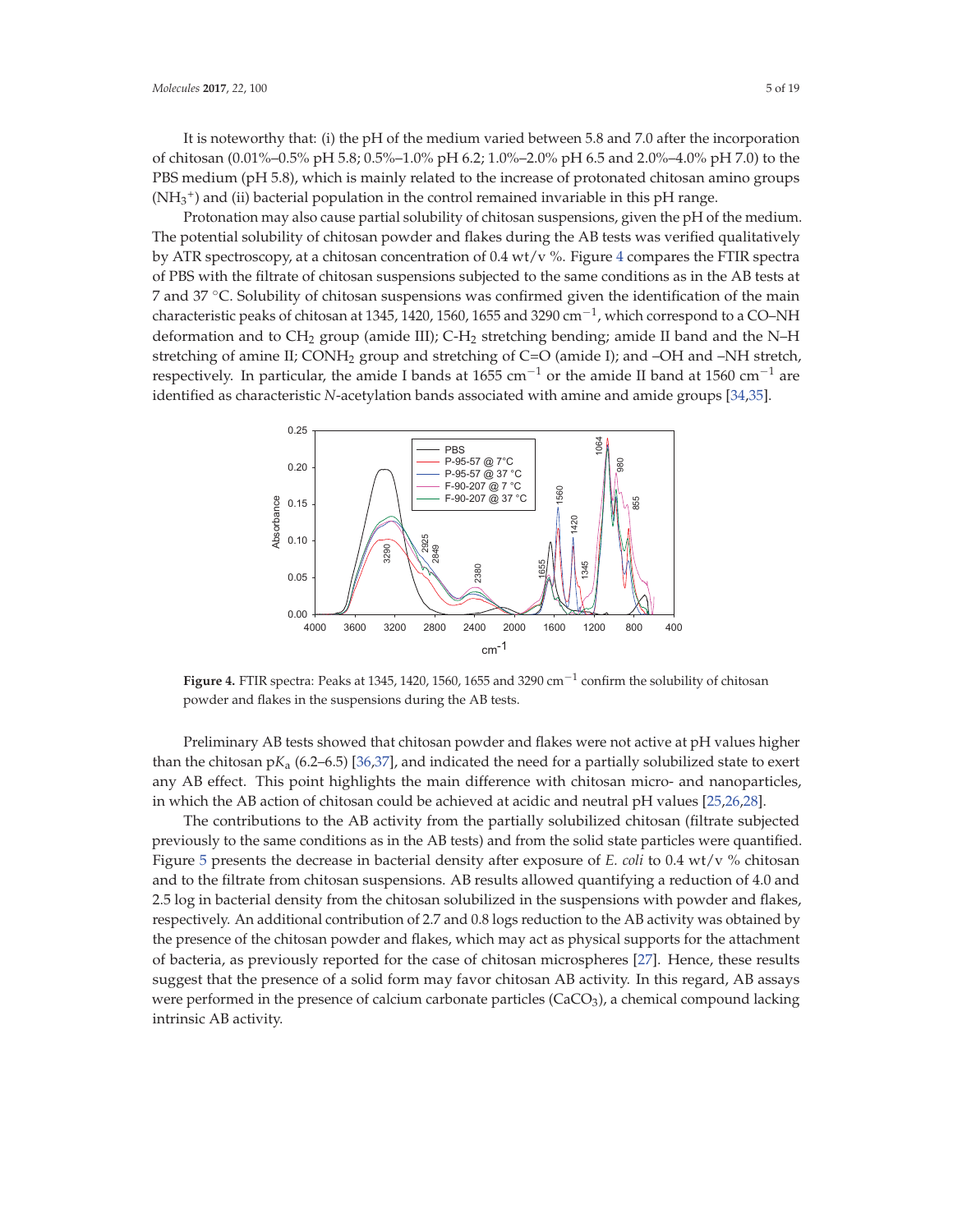

**Figure 5.** Recovery of viable bacteria after exposure of chitosan and filtrate from chitosan suspensions to *E. coli*. The number of viable organisms was the same after 18 and 48 h incubation on the agar plates, suggesting that recovery from sub-lethal injury had not taken place. Means that do not share a letter are significantly different with a confidence level of 95% by Tukey pairwise comparisons.

Figure 6 shows the surviving bacteria after exposure of *E. coli* to CS solution and CaCO<sub>3</sub>. At a concentration of 0.01 wt/v %, CS solution reduces bacterial density by 1.4 log. However, *E. coli* reduction increases up to 4.8 logs when  $CaCO<sub>3</sub>$  is present in the medium. As  $CaCO<sub>3</sub>$  did not display AB activity in the absence of chitosan, these results indicate that the presence of a solid particles enhances the AB activity of the CS solution filtrate and may facilitate the attachment of bacteria. Similarly, chitosan powder and flakes may serve as physical solid supports to enhance the AB activity of the partially solubilized chitosan. Attachment of bacteria to chitosan is due to electrostatic interactions between the positively charged chitosan with the negatively charged cell surface. As CaCO<sub>3</sub> reacts in the presence of a means acid (given the HCl added to the medium when adjusting the pH to 5.8) producing  $Ca^{2+}$ , hence it is believed that bacteria may attach to calcium when seeking nutrients for microbial growth [38].



**Figure 6.** Recovery of viable bacteria after exposure of CaCO<sub>3</sub> and CS solution (F-90-207) to *E. coli.* The number of viable organisms was the same after 18 and 48 h incubation on the agar plates, suggesting that recovery from sub-lethal injury had not taken place. Means that do not share a letter are significantly different with a confidence level of 95% by Tukey pairwise comparisons.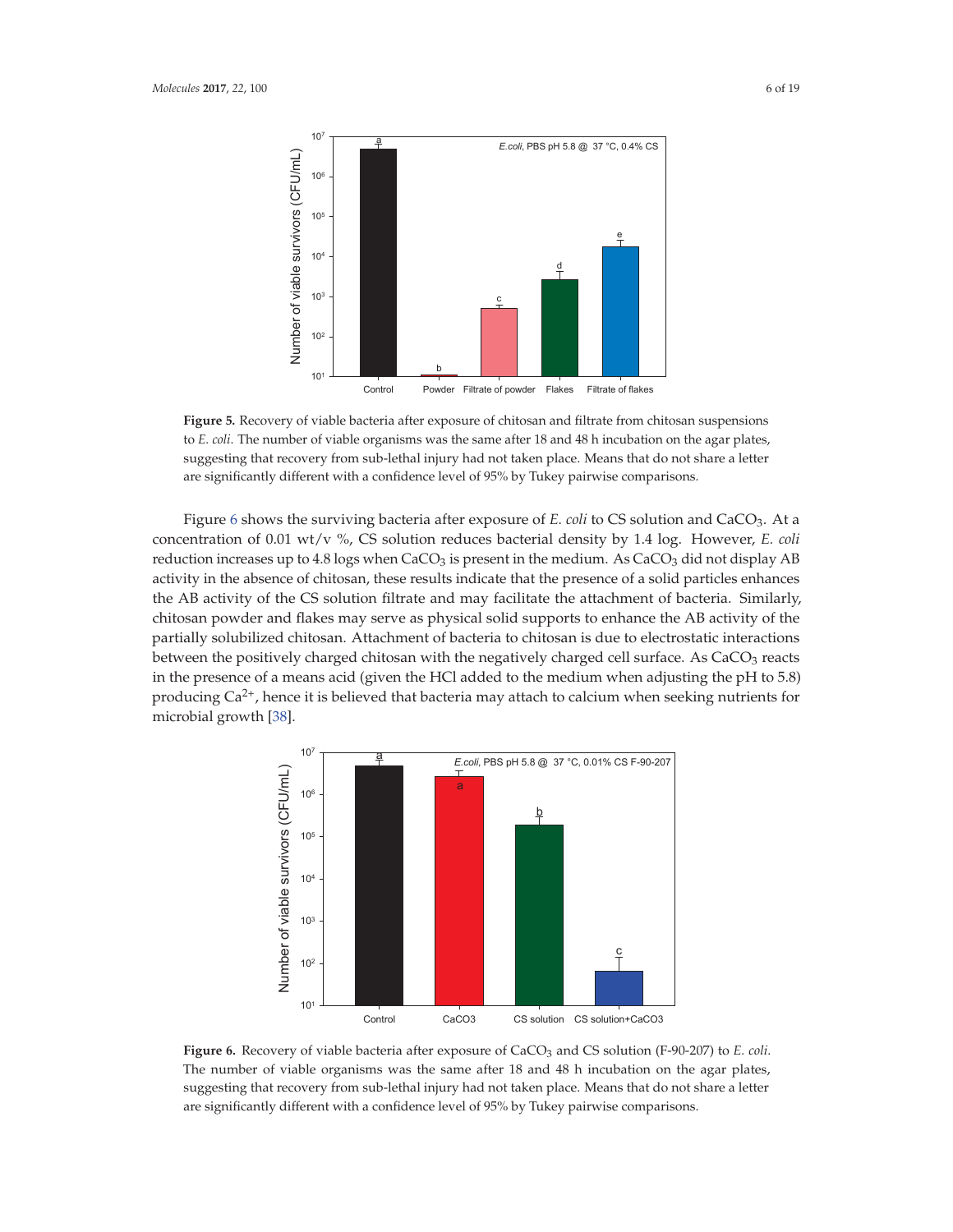Based on the previously discussed analyses, two hypotheses are considered to explain the existence of a critical chitosan concentration, as observed in Figure 3. The first one considers that a possible agglomeration of particles at the bottom of the assay tubes leaves less chitosan solubilized and fewer particles in contact with bacteria, thereby decreasing the AB activity of chitosan. However, AB tests conducted in Erlenmeyer flasks with higher surface area (approx. 16–25 times) than in assay tubes yielded the same trend than the ones presented in Figure 3, and consequently this hypothesis was rejected. The second hypothesis considerers that impurities, such as minerals and proteins remaining in chitosan [39] or chitosan itself may represent a nutrient source for bacteria and therefore be responsible for the decrease in the AB activity above the critical concentration. PBS buffer medium contains no nutrients for bacteria and at  $4 w t/v$  % chitosan, bacterial density increases over the control and at a higher bacterial growth rate in chitosan powder than flakes, which is congruent with the higher protein content (Table 1). This allows speculating that proteins act as nutrients for bacteria. Hence, a deproteinization step via enzymatic activity for these two chitosan grades was carried out, and the AB results are shown as dashed lines in Figure 3. After the removal of proteins, the AB activity of chitosan increases and lower concentrations are sufficient to eradicate bacteria. In addition, by increasing chitosan content, the AB activity increases up to a certain concentration and remains even if the concentration is further increased. Accordingly, impurities in solid state chitosan such as proteins can limit its AB efficacy. On the other hand, the low ash values reported in Table 1 discard a feeding effect from minerals. Chitosan itself (in the form of chito-oligosaccharides observed in Figure 1) as a nutrient source for bacteria was also discarded since at  $4 w t/v$  % bacterial density was totally reduced only for deproteinized chitosan, while chito-oligosaccharides may be present before and after enzymatic treatment.

## 2.2.2. Identification of Proteins

Figure 7 shows a SDS-PAGE electrophoresis test result for the identification of the proteins remaining in the two chitosan samples, before and after deproteinization. High molecular weight proteins, in the range of 100–250 kDa, were detected in chitosan before the deproteinization step. Those are indicated as intense bands in Figure 7. Once proteins are removed, a decrease in the intensity of the bands is observed for both chitosan grades. This also confirms that proteins are mostly removed after the enzymatic treatment.



**Figure 7.** Identification of proteins before and after deproteinization of chitosan. Samples are P-95-57 (powder) and F-90-207 (flakes).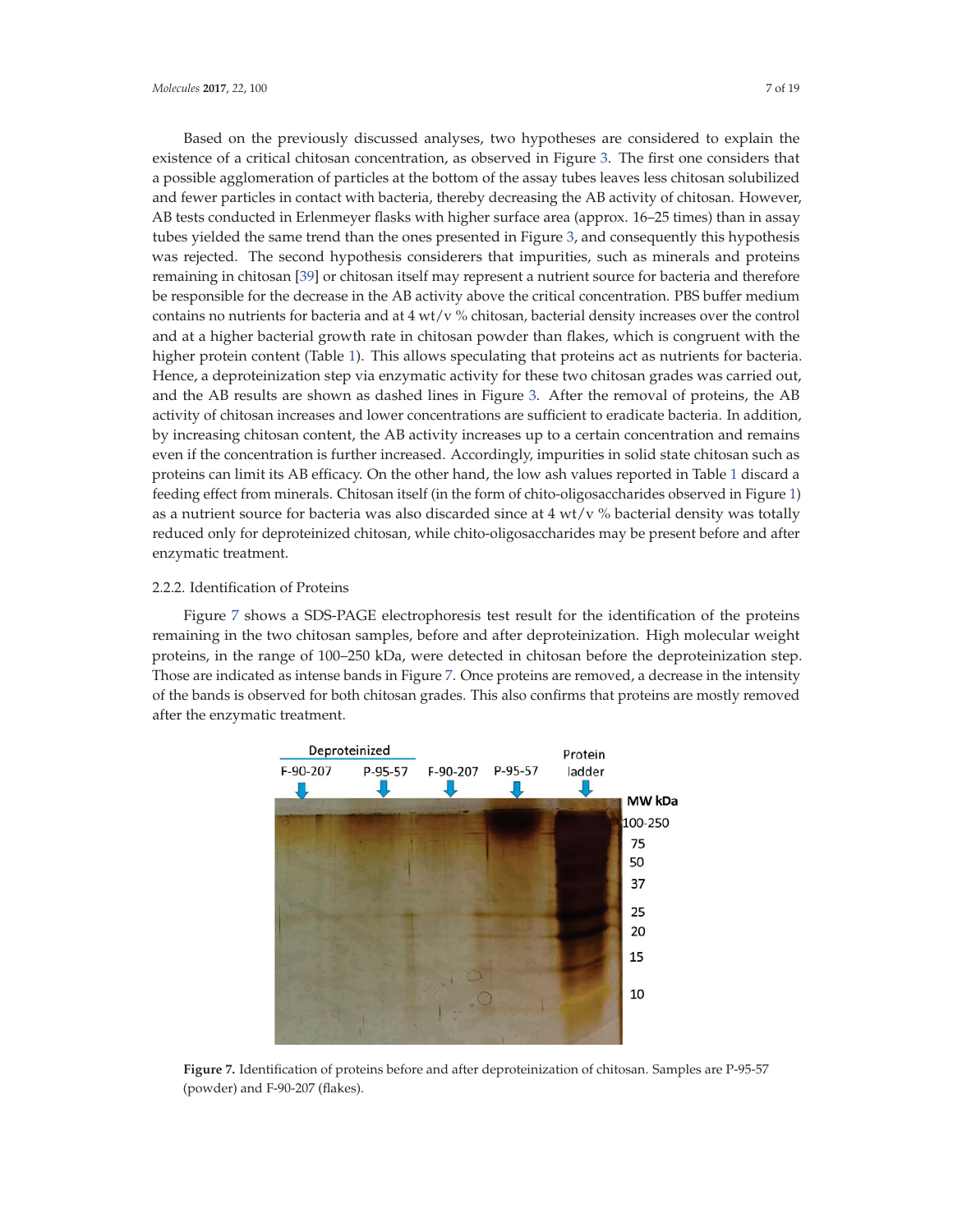#### 2.2.3. Effect of Temperature

Temperature is an important parameter to consider when seeking practical applications such as in the food packaging sector. Generally, in vitro AB tests of chitosan in solution form are carried out under optimal conditions for the growth and survival of bacteria, such as 37 ◦C in the case of *E. coli.* To our knowledge, the effect of temperature on the AB efficacy of chitosan in solution has barely been examined [40,41], not to mention in a discontinuous solid form.

Figure 8 shows the effectiveness of chitosan at  $7 \pm 1$  °C and  $37 \pm 1$  °C and pH of 5.8. These values correspond to temperatures close to those of refrigerated food products and optimal bacterial growth, respectively. As presented in Figure 8, the AB activity of chitosan highly depends on the incubation temperature, with a noticeably greater AB efficacy at 37 ℃. At this temperature, a total inhibition of bacterial density for the powder chitosan grade, and a decrease in 3 log CFU/mL (approx. 99.9% of bacteria) for the flakes, are observed. By contrast, despite the fact that the AB activity strongly decreases at 7 ◦C, as shown in Figure 8, both chitosan grades reduce bacterial density by more than 1 log CFU/mL (approx. 90% of bacteria). Hence, notwithstanding the limiting effect of temperature and the fact that total inhibition of bacteria was not achieved, results are still promising regarding chitosan AB activity in refrigerated conditions. Similar results were reported recently in which a higher susceptibility of bacteria to the action of chitosan nanoparticles in high temperature conditions was found [25].



**Figure 8.** Effect of temperature on the antibacterial activity of chitosan (number of viable survivors). Bars with different letter are significantly different (*p* < 0.05). Samples are F-90-207 (flakes) and P-95-57 (powder). The number of viable organisms was the same after 18 and 48 h incubation on the agar plates, suggesting that recovery from sub-lethal injury had not taken place. Means that do not share a letter are significantly different with a confidence level of 95% by Tukey pairwise comparisons.

Different factors may contribute to the stronger activity at  $37^{\circ}$ C seen in both chitosan grades. First, as temperature controls the acid dissociation constant K<sub>a</sub> ( $pK_a = -\log K_a$ ) [42], an increase in the temperature favors the AB activity since  $K_a$  increases. In this work, the  $pK_a$  of chitosan powder and flakes was determined by titration [43] at 0 °C and 37 °C. The  $pK_a$  decreases from 6.7 to 6.6 for chitosan flakes, and from 6.6 to 6.2 for chitosan powder when the temperature increased from 0 to 37  $\degree$ C, respectively. The smaller the value of p $K_a$ , the larger the extent of dissociation and the number of protonated amino groups, which should favor the AB activity at higher temperature.

Second, a higher chitosan solubility and chain mobility may be achieved at 37 °C than at 7 °C. Figure 4 illustrated the potential solubility of chitosan powder and flakes at these temperatures. The higher AB activity of chitosan powder with respect to chitosan flakes at 37  $\degree$ C may be accounted for by a lower particle size, lower MW and higher DDA content, which could favor its solubility, given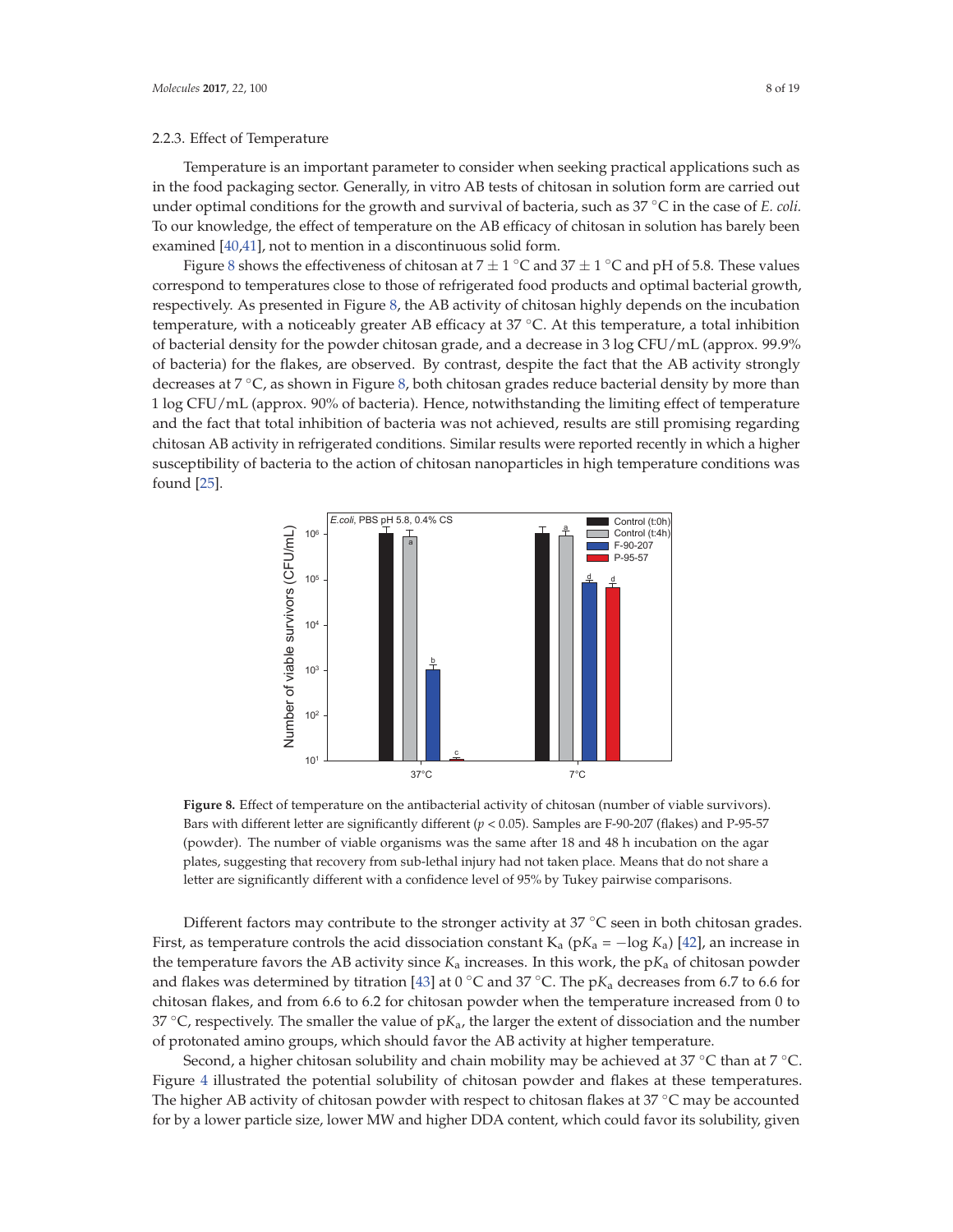the pH of the medium (5.8). In addition, chitosan powder has a higher content of low MW species (chito-oligosaccharides) as shown in Figure 1, which may have contributed to the higher AB effect [44].

Finally, Tsai and Su [40] have suggested that low temperature may induce changes in the bacterial cell structure by decreasing the number of binding sites on the surface (or electronegativity). Consequently, less protonated chitosan amino groups may interact with the available negatively charged sites in the bacteria surface, resulting in a decreased chitosan AB activity. According to our results, the AB activity for both chitosan grades is highly reduced when the temperature decreases but without significant difference regarding the efficacy between the two grades (*p* > 0.05), as observed at 37  $\rm{^{\circ}C}$  ( $p$  < 0.05). Therefore, it is speculated that this mechanism (decrease of number of binding sites) may influence the most and strongly limits the AB efficacy, regardless of the chitosan grade.

## 2.2.4. Effect of Salt Concentration and Ionic Strength

Salts are commonly incorporated into food as additives and preservatives. Their presence can favor the chelating capacity of chitosan for metal ions and consequently compromise its antibacterial properties. Figure 9 shows the effect of salt concentration and ionic strength (I) on the AB activity of chitosan flakes. As the concentration of NaCl and MgCl<sub>2</sub> increases from 0.1 M to 1.0 M, the AB activity of chitosan decreases. This effect can be explained through two mechanisms and the Debye-Hückel equation [4,45–47]. First, given the acidic conditions of the medium (pH 5.8), protonated chitosan amino groups may trigger electrostatic attraction of anionic compounds, including metal anions [48]. Consequently, the interaction of chitosan with metal ions in the aqueous medium leaves less chitosan amino groups available for contact with bacteria. Secondly, the negatively charged components (lipopolysaccharides and proteins) on the Gram-negative *E. coli* bacteria surface may interact with the existing cations in the medium instead of interacting with chitosan, consequently lowering the apparent AB activity. This interaction certainly occur given bacteria adsorb essential nutrients such as  $Ca<sup>2+</sup>$  for microbial growth [38]. Otherwise, as electrolytes are dispersed in the medium, the electrostatic interactions of chitosan may be screened by the free charges, causing a net "double-layer" interaction decay with a characteristic length known as Debye-length  $\kappa^{-1}$  [49]. For an electrolyte:

$$
\kappa^{-1} = [(\varepsilon_r \varepsilon_0 k_B T) / (2N_A e^2 I)]^{1/2}
$$
\n(1)

where  $\varepsilon_r$ ,  $\varepsilon_0$ ,  $k_B$ ,  $T$ ,  $N_A$ ,  $e$  and  $I$  are the dielectric constant, permittivity of the free space, Boltzmann constant, absolute temperature, Avogadro number, elementary charge and ionic strength in the medium, respectively [47]. Since all previous parameters are the same in our study except for the ionic strength,  $\kappa^{-1}$  can be simplified as  $\kappa^{-1} = K I^{-1/2}$  nm, where *K* is a constant. Accordingly, the Debye-length decreases with increasing ionic strength (or salt content in this case), explaining the decrease of the AB activity when NaCl or  $MgCl<sub>2</sub>$  are added. This is a consequence of a decrease of the electrostatic repulsions in chitosan (screening of the positively charged chitosan amino groups), limiting the interactions with the negatively charged bacterial surface.

In addition, our results show that the type of salt (ions) in the medium also influences the AB effectiveness of chitosan. This effect can be observed when analyzing the two types of salt at a concentration of 0.1 M. According to Figure 9, the AB efficacy of chitosan is weaker when  $Mg^{2+}$  ions are present in the medium in comparison with  $Na<sup>+</sup>$ , i.e., the presence of  $Na<sup>+</sup>$  ions is less detrimental to the AB efficacy of chitosan. At 0.1 M, the ionic strength in the medium is three times higher for MgCl<sub>2</sub> than for NaCl, which implies a decrease of about 1.7 times· $\kappa^{-1}$ . Consequently, more charges are screened, limiting more significantly the AB activity. The same explanation is valid when comparing the AB efficacy of chitosan at 1.0 M NaCl ( $I = 1.0 M$ ,  $\kappa^{-1} = 1 K$ ·nm) with 0.1 M MgCl<sub>2</sub> ( $I = 0.3 M$ ,  $\kappa^{-1} = 1.82$  *K*·nm).

On the other hand, when a high concentration of salt is used (1.0 M), the inhibitory effect of chitosan fades more in comparison with 0.1 M, but by an equal amount for both salts ( $p > 0.05$ ). Although the Debye-length theory is only valid at low concentrations and breaks down when the ionic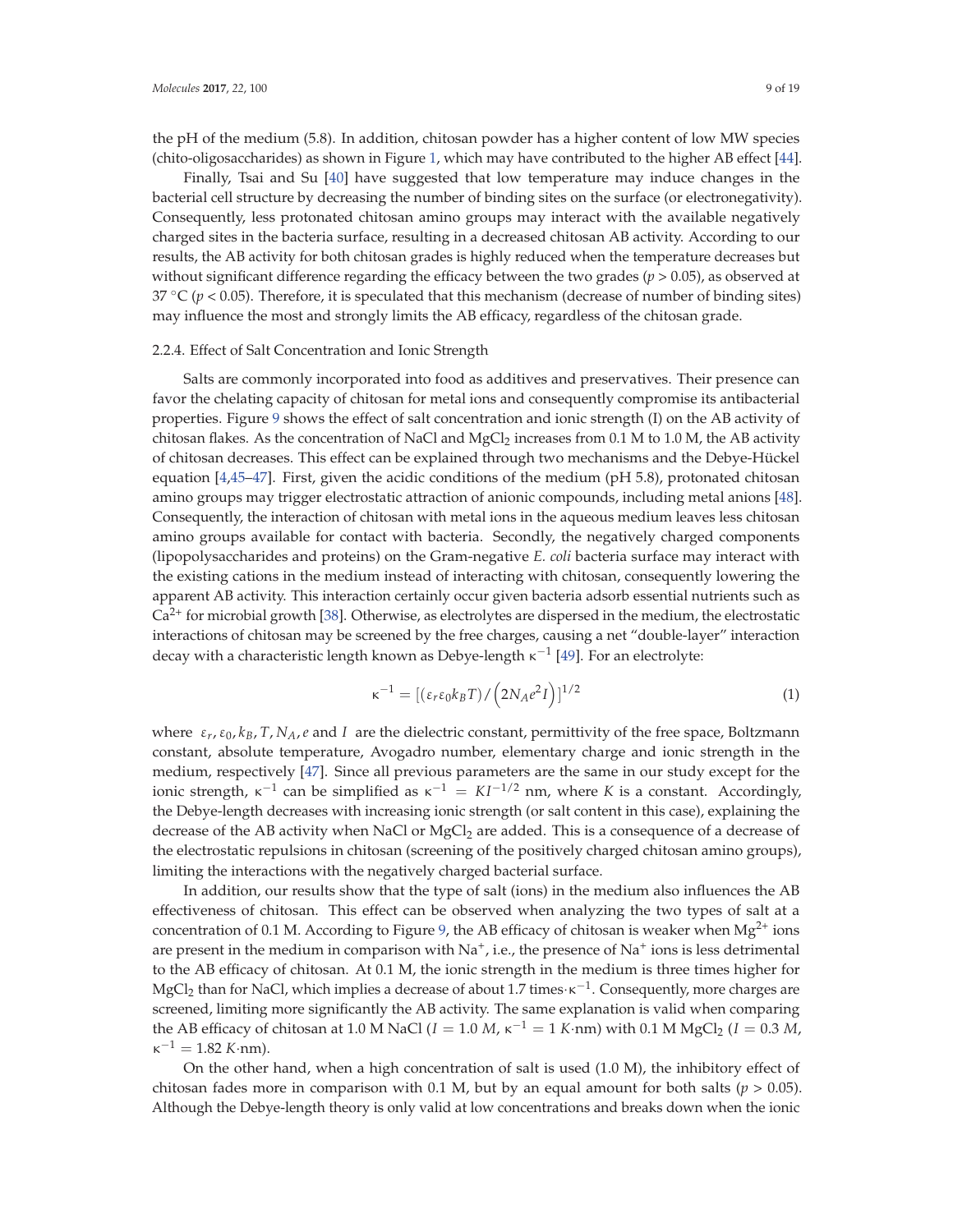strength is over 0.1 M [50,51], a rough approximation indicates that at 1.0 M,  $\kappa^{-1}$  is 1.0 *K* nm and 0.6 *K* nm for NaCl and MgCl<sub>2</sub>, respectively. In this case, despite the Debye-length is meaningfully different, no significant difference in the drop of the AB efficacy is observed, inferring that chitosan charges are totally screened. However, the concentration of salt is high enough to limit entirely the AB activity of chitosan as well as killing bacteria, as observed in the control samples containing no chitosan in Figure 9. The death of *E. coli* cells is probably the result of their effort to reduce the concentration gradient of salt inside and outside the cell walls, causing morphological damage and loss of cellular integrity, given such a high salinity content [52].



**Figure 9.** Effect of salt concentration and ionic strength (I) on the antibacterial activity of chitosan. Bars with different letters are significantly different  $(p < 0.05)$ . Sample is F-90-207 (flakes). The number of viable organisms was the same after 18 and 48 h incubation on the agar plates, suggesting that recovery from sub-lethal injury had not taken place. Means that do not share a letter are significantly different with a confidence level of 95% by Tukey pairwise comparisons.

## 2.2.5. Influence of Bacterial Species

Table 3 presents the survival and reduction (%) of bacterial density when three different species of bacteria are in contact with chitosan. Chitosan presents a noticeable greater AB activity against *E. coli* in comparison with *L. innocua* and *S. aureus*. For instance, while *E. coli* density is reduced by more than 99.5% by either chitosan powder or flakes, *L. innocua* and *S. aureus* are more sensitive to the effect of chitosan in powder form.

**Table 3.** Recovery of viable bacteria on BHI agar after exposure to 0.4 wt/v % chitosan for 4 h at 37 ◦C.

|               |                       | Survival Bacteria (log CFU/mL) |                        | Reduction $*(\%)$ |            |           |  |
|---------------|-----------------------|--------------------------------|------------------------|-------------------|------------|-----------|--|
| Chitosan Type | $Gram^-$              | $Gram+$                        |                        | $Gram^-$          | $Gram+$    |           |  |
|               | E. coli               | L. innocua                     | <i>S. aureus</i>       | E. coli           | L. innocua | S. aureus |  |
| Control       | $6.5 + 0.6^{\circ}$   | $6.6 + 0.5^{\text{a}}$         | $7.5 + 0.8^{\text{a}}$ | 0.0               | 0.0        | 0.0       |  |
| $F-90-207$    | $4.2 \pm 0.4^{\circ}$ | $5.4 + 0.7^{\mathrm{b}}$       | $6.6 + 0.9a$           | 99.5              | 93.1       | 88.2      |  |
| P-95-57       | 0.0 <sup>c</sup>      | 0.0 <sup>c</sup>               | $6.1 + 0.6^{\text{a}}$ | 100               | 100        | 96.3      |  |

Results represent means of triplicate counts and were the same after 18 and 48 h of incubation on the agar plates, suggesting that the recovery from sub-lethal injury had not taken place. For each strain, means that do not share a letter are significantly different with a confidence level of 95% by Tukey Pairwise Comparisons. <sup>\*</sup> The reduction in bacteria concentration is calculated according to Zheng & Zhu [6]  $\frac{N_1-N_2}{N_1}$  × 100% where N<sub>1</sub> and  $N_2$  are the number of colony on the plates before and after treatment, respectively.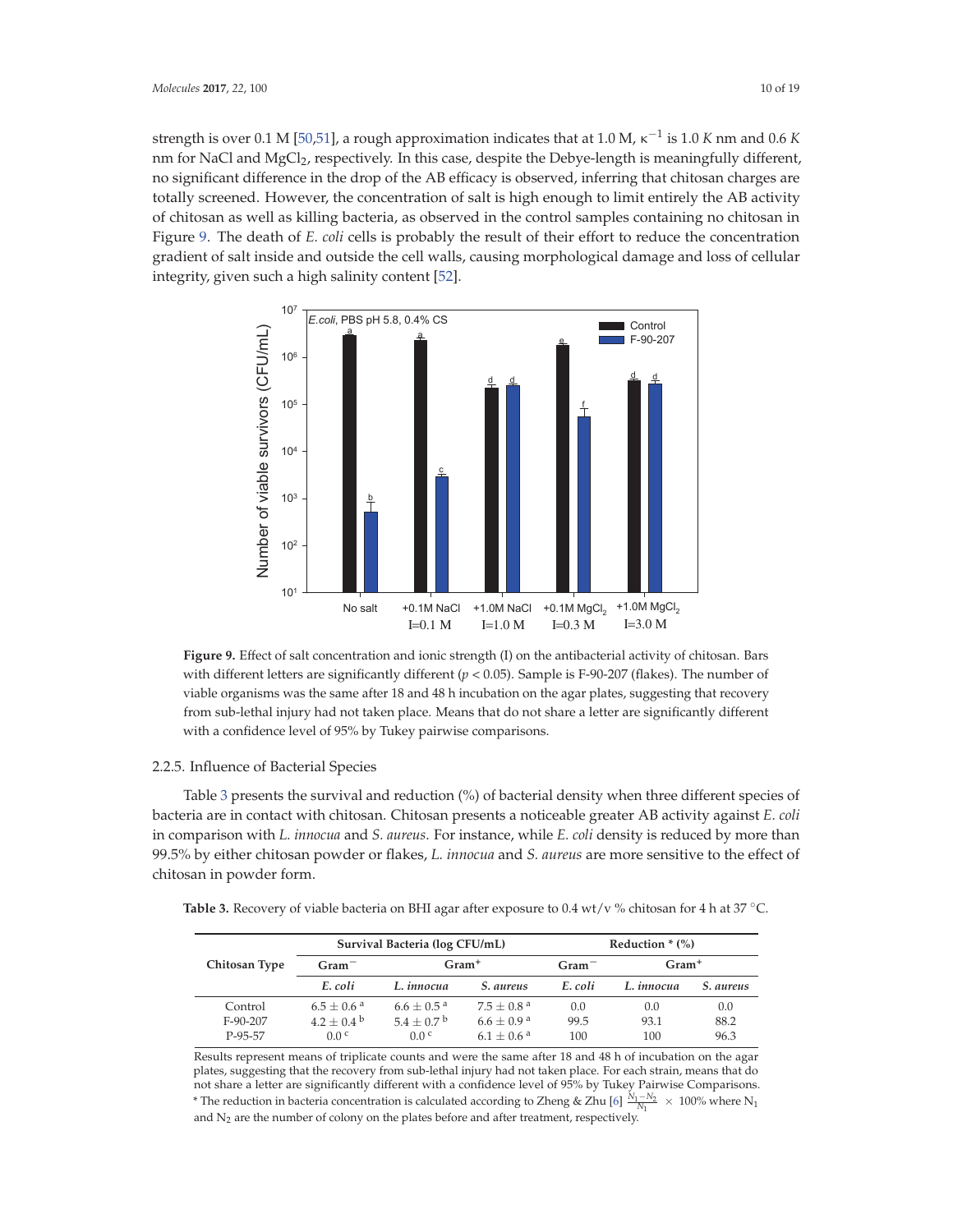Figure 10 shows the morphology of *E. coli*, *L. innocua* and *S. aureus* cells via TEM. *E. coli* and *L. innocua* cells shows typically rod-shaped forms of  $3.41 \pm 0.68$  and  $1.22 \pm 0.20$  µm in length, and  $1.01 \pm 0.2$  and  $0.53 \pm 0.05$   $\mu$ m in height, respectively. However, *S. aureus* cells are spherical, with a diameter of  $0.81 \pm 0.16$  µm. Those dimensions allow speculating that discontinuous solid state chitosan may interact more easily with *E. coli* rather than with *L. innocua* and *S. aureus* cells, which falls within the same sensitivity order seen in our findings. However, our recent study on chitosan nanoparticles demonstrated that the AB activity is independent of the size and form of the cells [25].

Some studies on chitosan solutions have reported a higher sensitivity against Gram-negative species [2,5,53,54]. The higher sensitivity found in the case of *E. coli* (Gram-negative) in comparison with *L. innocua* and *S. aureus* (both Gram-positive) can be explained first in terms of the differences in the cell surface characteristics between the Gram types, such as hydrophilicity, negative charge density and adsorptive properties. A generally stronger net negative charge in the Gram-negative strains [55–57] may favor larger electrostatic interactions between the positively charged chitosan amino groups and the negatively charged bacteria surface. Other factors such as higher hydrophilicity and adsorption of chitosan on cell wall in Gram-negative strains, with respect to Gram-positives ones, could increase the AB effect [56]. In addition to the above, the structural organization in the envelope/membrane constituents of Gram positive and Gram negative strains may play the most important role influencing the AB activity. Both strains have similar composition regarding phospholipids, glycoproteins, cholesterol and polysaccharides. However, the way they are placed and organized vary between the strains. For instance, Gram positive consist of a single phospholipid layered membrane and a thick murein (peptidoglycan), while Gram negative consist of a single phospholipid layered membrane a thinner peptidoglycan layer and covered by a phospholipidic bilayered membrane. The smaller thickness of the peptidoglycan layer in Gram-negative strains (7 to 8 nm), in comparison to the Gram-positive strains (20 to 80 nm), may render it more sensitive to the action of chitosan [58].



**Figure 10.** Morphology of intact: (**a**) *E. coli*; (**b**) *L. innocua*; (**c**) *S. aureus* cells. Images were kindly provided by Mounia Arkoun from the Chemical Engineering Department, Polytechnique Montréal.

However, despite the above, many reports have demonstrated higher AB activity of chitosan in solution form against *S. aureus* in comparison with *E. coli* [6,14,15,58], which is opposite to the findings of our current work. In those cases, authors explained the higher AB effect on the Gram-positive strains (such as *S. aureus*) as a consequence of the absence of the outer membrane barrier in comparison with the Gram-negative strains (such as *E. coli*) [14]. On the other hand, experimental data provided by Tsai et al. [59] allow to infer that the sensitivity of bacteria to chitosan is not dependent on the Gram-type (Gram-positive or Gram-negative) nor dependent on the bacterial species, but dependent on the strain. This would explain the controversial findings amongst different authors when comparing the effectiveness of chitosan.

Our results demonstrated that chitosan needs at least partial solubilisation for an AB effect. Thereby, the lower MW (which include the presence of low MW species or chito-oligosaccharides, even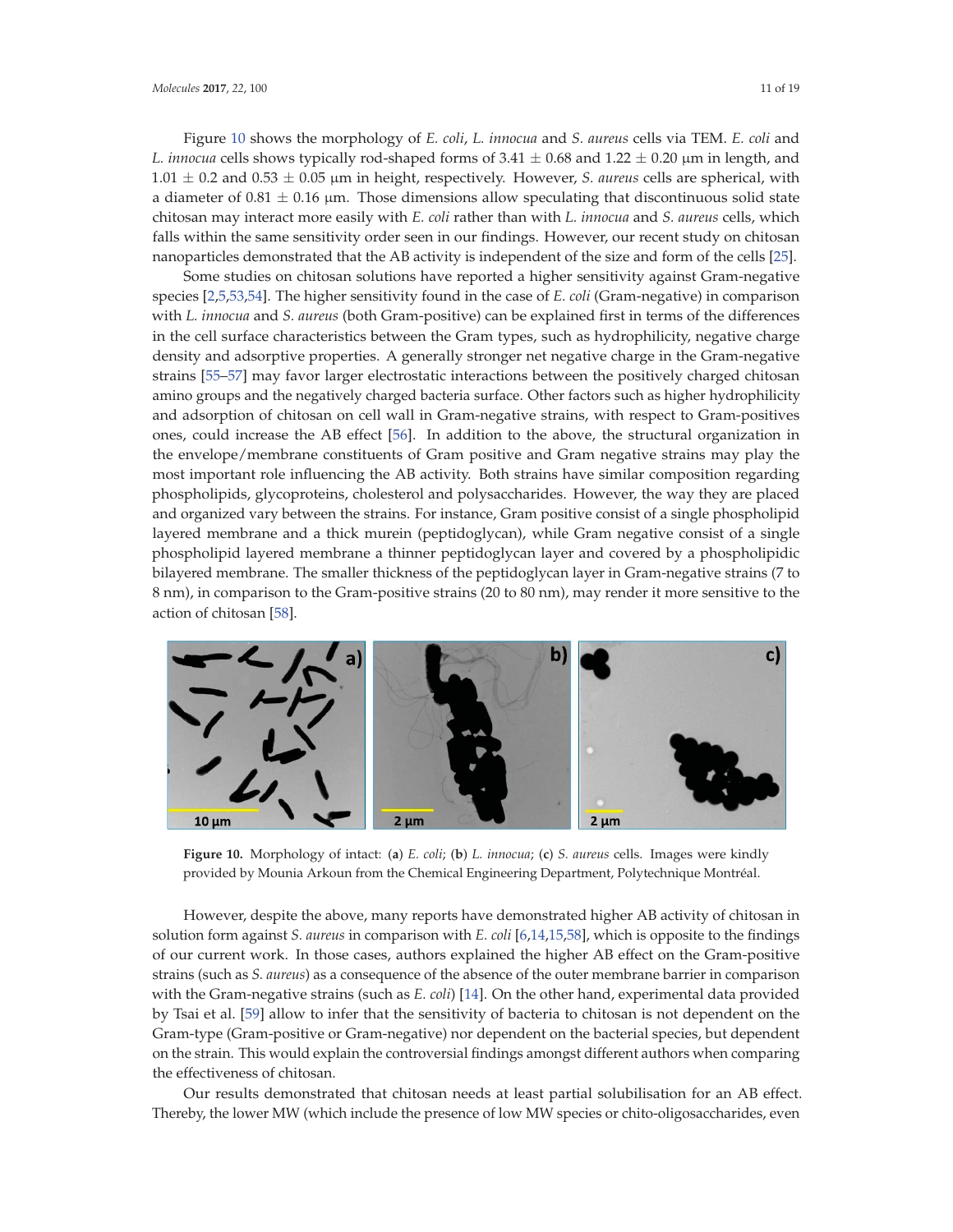in small quantities) and the higher DDA favors the solubility of chitosan powder and its AB activity. Further research should be performed in order to quantify the solubility of each chitosan grade.

Owing to the size and shape of discontinuous solid state chitosan, it is considered that in addition to solubilisation, the AB action requires a direct contact between chitosan and the cell surface, with a probable microbial cell adsorption not only onto the surface of chitosan powder and flakes but also on the surface of CaCO<sub>3</sub> particles, which notably enhances the AB activity. However, having only chitosan particles will avoid the need of an additional solid support for optimum AB activity. Other studies have demonstrated the adsorption properties of chitosan powder and flakes to residues and for removal of metals [48,60]. The higher sensitivity of bacteria to powder chitosan might be due to the larger specific surface area and the closer similarity of its size order with the cells, when compared to chitosan flakes. It has been reported that lowering chitosan particle size improves the antibacterial activity [25]. Other properties such as higher lead sorption capacity [61] and higher cytotoxicity towards tumor cells [62] have also been reported as improving with decreasing particle size.

The mode of AB action may differ from that reported for chitosan nanoparticles [25], since the AB activity of powder and flakes require acidic pH and their sizes prevent them from penetrating into cells as compared with nanoparticles. Hence, it is suggested that one part of the AB action is exerted by the direct contact of protonated chitosan powder's and flakes' surface with the negatively charged cell wall; and the other, by the solubilized chitosan which may deposit on bacteria surface affecting the cell permeability and leading to the leakage of proteinaceous and other intracellular constituents [27,63]. On the other hand, further research is required in order to evaluate the cytotoxicity of chitosan powder and flakes, which is critical for food packaging and other industrial applications. Different studies have evaluated the cytotoxicity of chitosan nanoparticles [62,64], which can be more critical than chitosan powder and flakes, because they could penetrate the cells through pervasion and alter the DNA and mRNA functions. For instance, Qi et al. [62] reported high cytotoxic activity of chitosan nanoparticles toward tumor cells while low toxicity against normal human liver cells.

## **3. Materials and Methods**

#### *3.1. Materials*

Chitosan (CS) in powder (P) and flake form (F) were obtained from Primex (Siglufjordur, Iceland) and BioLog GmbH (Landsberg, Germany), respectively. They were characterized in terms of DDA, MW, polydispersity (PDI), moisture, ash, protein content and particle size, as presented in

Table 1. Protein bovine serum albumin (BSA)—98% purity—and enzyme proteinase K and Glacial acetic acid were obtained from Sigma Aldrich (Oakville, ON, Canada). Calcium carbonate (CaCO3) with a particle size between 3 and 13 μm was obtained from Univar (Surrey, BC, Canada). All other chemicals and reagents were of analytical grade and used without further purification.

## Bacteria Strains and Culture

Cultures of *Escherichia coli* (*E. coli* strain DH5α, non-pathogen), *Listeria innocua* (*L. innocua* strain ISPQ3284, non-pathogen), *Staphylococcus aureus* (*S. aureus* strain 54–73, pathogen) were obtained from the laboratory of microbiology, infectiology and immunology (Université de Montréal, Montréal, QC, Canada). They were selected as representative bacteria since they are some of the most frequent bacteria found in food spoilage.

## *3.2. Methods*

#### 3.2.1. Infrared Spectroscopy (FTIR)

The DDA values were verified and determined (when the company did not provide this information) via FTIR as described in Tsaih and Chen [65]. Samples were prepared in KBr disk form, where KBr disks were compounded from dry mixtures of about 1 mg of chitosan sample and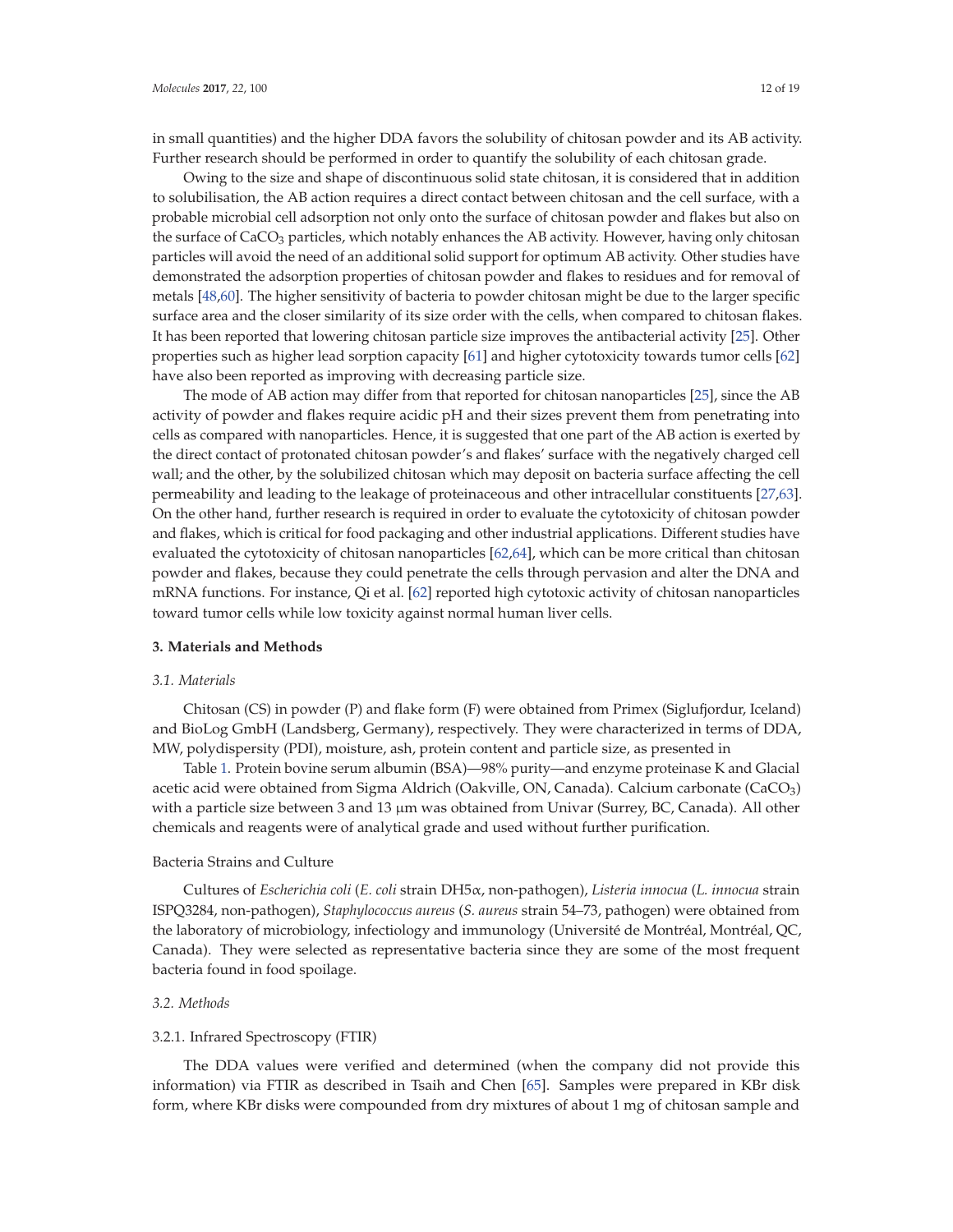100 mg of KBr. FTIR spectra were recorded on a Spectrum 65 FT-IR spectrometer (Perkin-Elmer, Woodbridge, ON, Canada) with a resolution of  $4 \text{ cm}^{-1}$  and 32 accumulations in the wavenumber range of 600 to 4000 cm<sup>-1</sup>.

#### 3.2.2. Gel Permeation Chromatography (GPC)

The average MW and polydispersity index (PDI) for chitosan samples were determined by size-exclusion chromatography (SEC) as described in Lavertu et al. [66]. Measurements were performed on a Gel Permeation Chromatography (GPC) system consisting of an LC-20AD isocratic pump (Shimadzu, Kyoto, Japan), an autosampler SIL-20AC HT (Shimadzu), an oven CTO-20AC (Shimadzu) coupled with a Dawn HELEOS II multiangle laser light scattering detector (Wyatt Technology Co., Santa Barbara, CA, USA), an Optilab rEX interferometric refractometer (Wyatt Technology Co.), and two Shodex OHpak columns (SB-806M HQ and SB-805 HQ) connected in series. The mobile phase was an acidic aqueous buffer (AcOH  $0.15$  M, AcONa  $0.1$  M, NaN $_3$   $0.4$  mM,  $0.1$  M NaCl) and a chitosan *dn/dc* value of 0.205 was used (laser's wavelength of 658 nm).

#### 3.2.3. Thermogravimetric Analysis (TGA)

#### Moisture Content

The moisture content in chitosan powder and flakes was determined according to the AOAC standard methods 930.15 [67] in a thermogravimetric analyzer TGA Q500 from TA Instruments (New Castle, DE, USA). Approximately 10 mg of chitosan were heated from room temperature to 150  $\degree$ C, at a rate of 10  $\degree$ C min<sup>-1</sup> under a nitrogen atmosphere.

## Ash Content

The ash content in chitosan powder and flakes was characterized according to the AOAC standard methods 942.05 [67] using the same thermogravimetric analyzer. Approximately 10 mg of chitosan were heated from room temperature to 900 °C at a rate of 10 °C·min<sup>-1</sup> under an air atmosphere.

## Protein Content

The protein content was determined by ultraviolet (UV) light at 280 nm on a Cary 5000 UV–vis-NIR spectrophotometer (Agilent Technologies, Santa Clara, CA, USA). First, a calibration curve was done with bovine serum albumin (BSA) as standard protein at different concentrations  $(0.01, 0.05, 0.10, 0.25$  and  $0.50$  wt/v %). Then, the protein content was calculated by correlating the absorbance of each chitosan sample (dissolved in 1 *v*/*v* % HCl) with the corresponding concentration in the calibration curve.

#### 3.2.4. Deproteinization and Identification of Proteins

The deproteinization step was performed using the enzyme proteinase K. In this case, a buffer solution consisting of 30 mM Tris-Cl, 30 mM EDTA, 5% Tween 20, 0.5% Triton X-100 and 800 mM GuHCl was prepared and pH was adjusted to 8.0. Chitosan in powder and flake form was added at a temperature of 50  $\degree$ C, resulting in suspensions since chitosan is not soluble above its  $pK_a$ (6.2–6.5) [36,37]. Then, proteinase K was added at a concentration of 100  $\mu$ g·mL<sup>-1</sup> under shaking during 15 min and finally the temperature was increased to 60  $\degree$ C to stop the enzyme effect. Deproteinized chitosan was washed, centrifuged and dried at 60 ℃ overnight.

The determination of proteins molecular weight was done using polyacrylamide gel electrophoresis (PAGE) in the presence of sodium lauryl sulfate (SDS) at a concentration of 15% Tris-HCl. In this case, 40  $\mu$ L of filtrate from a 4 wt/v % chitosan (before and after deproteinization) suspension in water at pH 7.0 was injected into the gel. Silver staining was used for the recognition of the protein bond.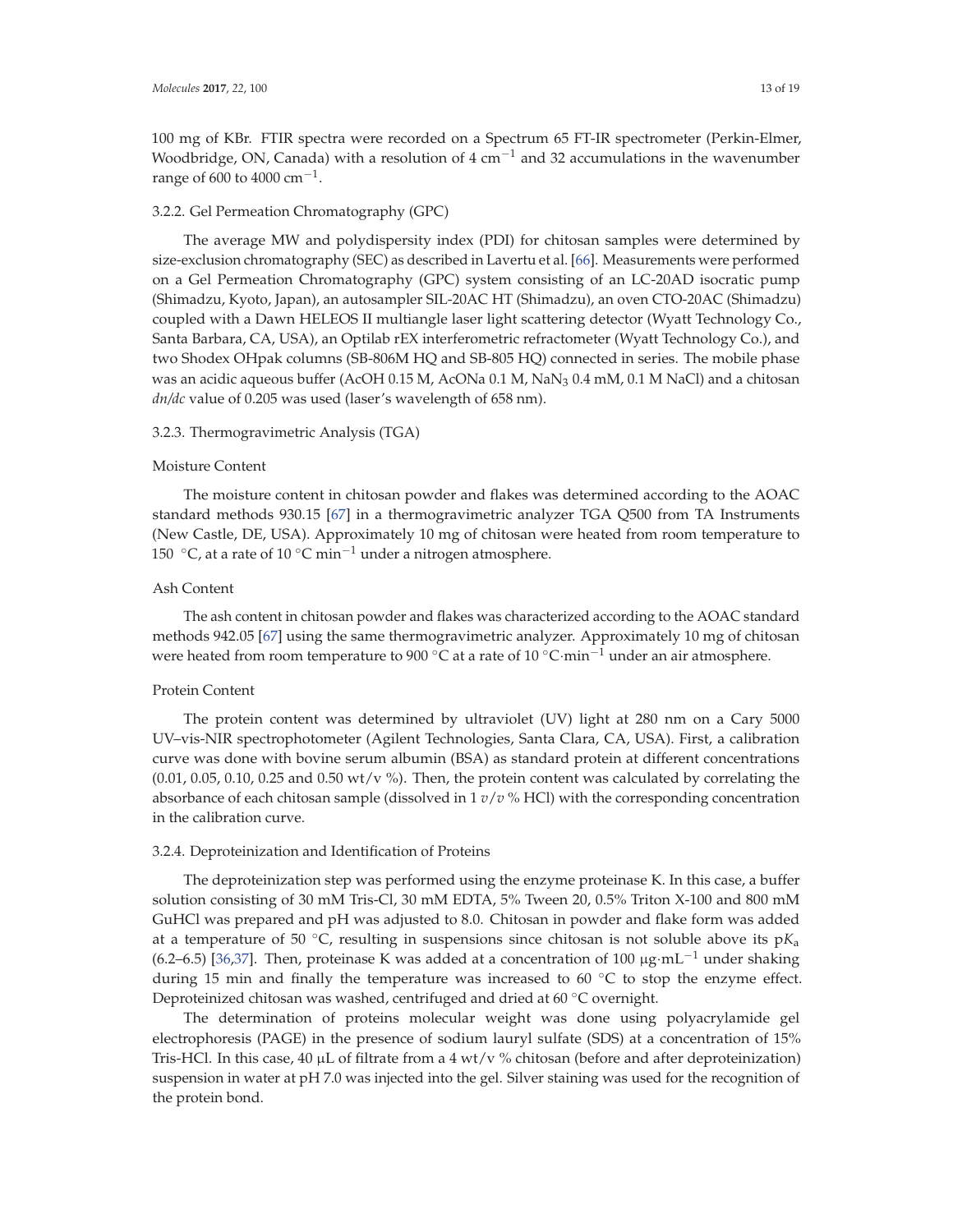#### 3.2.5. Scanning Electron Microscopy (SEM)

## Particle Size

SEM images of chitosan powder and flakes were obtained using a JSM-7600 TFE field emission gun (JEOL, Calgary, AB, Canada) operated at 2 kV. The particle size and thickness were determined using Image-Pro<sup>®</sup> Plus software (version 5.1 from Media Cybernetics, Rockville, MD, USA) and taking the average value of 1000 particles.

#### 3.2.6. Elemental Analysis

The qualitative determination of chitosan powder and flakes composition was done via Energy Dispersive X-ray spectroscopy (EDS) using a JEOL JSM-840A scanning electron microscope (Oxford Instruments, Abingdon-on-Thames, UK) operating at 20 kV.

#### 3.2.7. Attenuated Total Reflectance Spectroscopy (ATR)

The potential solubility of chitosan powder and flakes during the AB tests was evaluated via ATR. Chitosan suspensions were prepared in the same conditions as for the AB tests, filtrated at room temperature by using Grade 1 Qualitative filter paper (Whatman<sup>TM</sup> porous size of 11  $\mu$ m), and then analyzed by placing one droplet of the filtrate directly on the surface of the ATR crystal and left overnight until complete drying before acquiring the spectra. These were recorded on a Perkin-Elmer Spectrum 65 FT-IR spectrometer (Perkin-Elmer, Woodbridge, ON, Canada) with a resolution of  $4 \text{ cm}^{-1}$ and 32 accumulations in the wavenumber range of 600 to 4000 cm<sup>-1</sup>.

#### 3.2.8. Transmission Electron Microscopy (TEM)

TEM analyses on fresh bacteria were performed according to the method of Arkoun, et al. [63]. Briefly, overnight cultures containing  $10^6$  colony forming units per milliliter (CFU/mL) of the selected bacteria were centrifuged (8000 rpm/3 min) and the resulting pellets were resuspended in a 2 *v*/*v* % glutaraldehyde solution (phosphate buffer saline, PBS at pH 7.4) to fix the cells at 4 °C overnight. Then, 10 μL of each sample was deposited on Formvar carbon-coated grids containing one drop of 1% Alcian Blue. Cells were then subjected to 5 min post-fixation with paraformaldehyde (2 *v*/*v* %, PBS) and grids were stained using a drop of filtered 2 *v*/*v* % phosphotungstic acid (PTA, pH 7.0) for 30 s. A series of filtration and/or washing treatment were performed after each step in order to remove excess liquid, fixative or staining. Finally, TEM observation was performed using a CM100 transmission electron microscope (Philips Electron Optics, Eindhoven, The Netherlands) and digital micrographs were captured using an XR80 CCD digital camera (Advanced Microscopy Techniques, Woburn, MA USA).

#### 3.2.9. Antibacterial (AB) Assays

In this study, one Gram-negative (*E. coli*) and two Gram-positive strains (*L. innocua* and *S. aureus*) were used (Figure 10). The microorganisms were grown in a nutritional rich medium (Brain Heart Infusion broth or BHI) under constant agitation for 24 h at  $37 \degree C$ , in order to reach a density of  $10^9$  colony forming units per milliliter (CFU/mL). After 24 h, the bacteria culture were diluted in a buffer, a non-permissive growth condition (phosphate buffered saline or PBS solution), in order to reach a density of approximately  $10^6$  CFU/mL. Preliminary AB tests showed that chitosan powder and flakes were not active at pH values higher than chitosan p*K*a, and indicated the need of a solution state for the AB activity of chitosan. Therefore, the pH of the PBS solution was altered intentionally to 5.8 (with HCl 1 M). Chitosan powder and flakes were sterilized under UV light for 20 min prior to the preparation of the chitosan suspensions.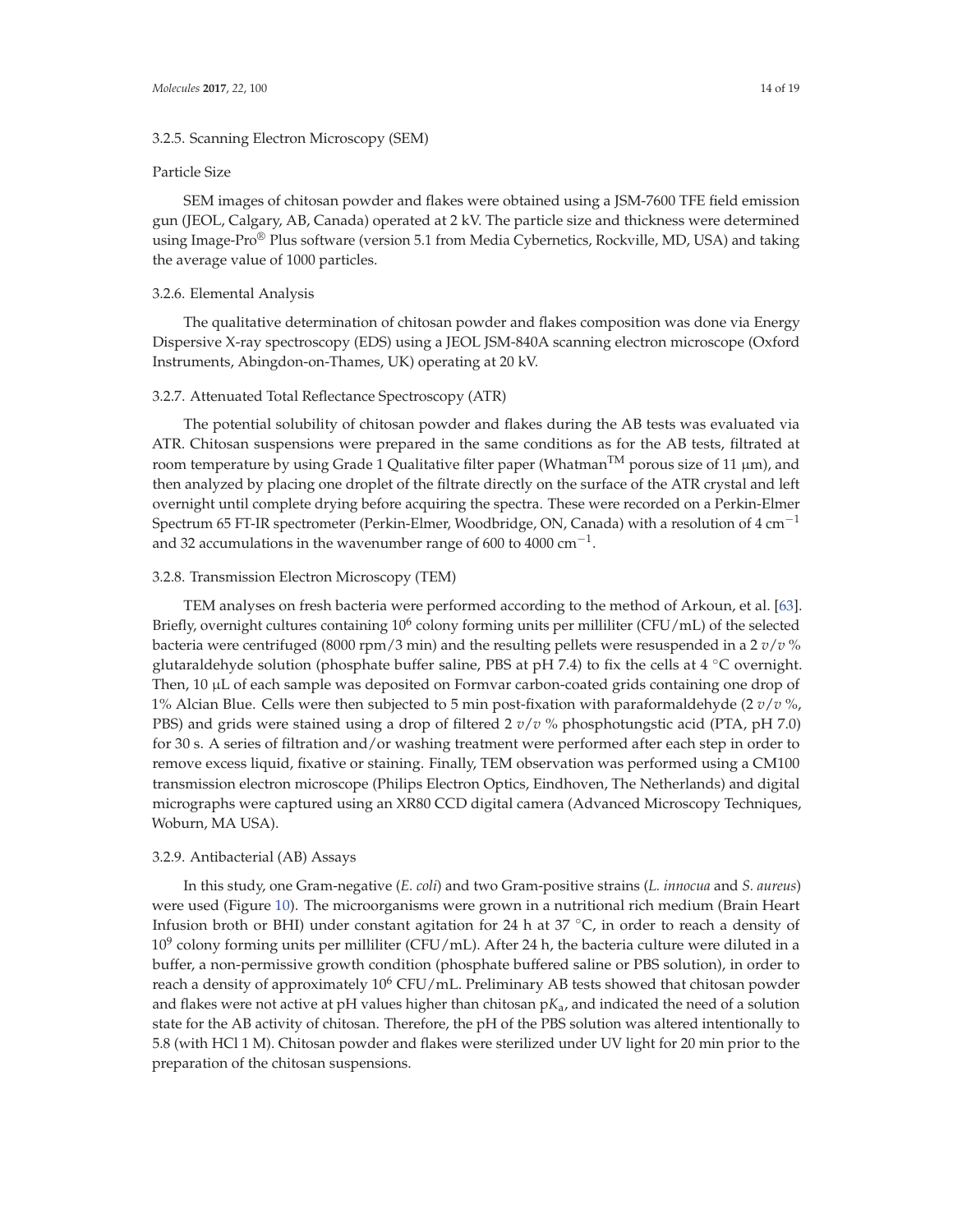## **Effect of Chitosan Concentration**

Chitosan suspensions at concentrations between 0.01 and 4 wt/v  $%$  were prepared in 5 mL of PBS containing approximately 10<sup>6</sup> CFU/mL of *E. coli*. Suspensions were incubated during 4 h at 37  $\pm$  1 <sup>°</sup>C and 22%  $\pm$  1% relative humidity (RH) in a shaker. Serial dilutions of the inoculated suspensions were plated on BHI agar (unless otherwise specified) and incubated for 18 h at  $37 \pm 1$  °C and  $34\% \pm 1\%$  RH for the counting of the surviving bacteria (CFU/mL). Plates were verified after 48 h to corroborate that the recovery of viable organisms from sub-lethal injury had not taken place. These dilution and enumeration methods were used for all the other antibacterial following tests described below:

• Exposure of chitosan and filtrate from chitosan suspensions to *E. coli*

Chitosan suspensions at a concentration of 0.4 wt/v  $%$  were prepared in 5 mL of PBS and placed during 4 h at  $37 \pm 1$  °C and  $22\% \pm 1\%$  RH in a shaker. Suspensions were filtrated at room temperature by using Grade 1 Qualitative filter paper (Whatman<sup>TM</sup> porous size of 11  $\mu$ m). Then, chitosan suspensions and the filtrate from chitosan suspensions were inoculated with approximately 10<sup>6</sup> CFU/mL of *E. coli* and incubated during 4 h at  $37 \pm 1$  °C and  $22\% \pm 1\%$  RH in the same shaker.

• Exposure of CaCO3 and chitosan solution to *E. coli*

Chitosan solution was prepared by dissolving 1 wt/v % chitosan flakes in 1  $v/v$  % acetic acid aqueous solution, under magnetic stirring and at room temperature until complete dissolution of the solutes. Chitosan solution was diluted into 5 mL of PBS containing approximately  $10^6$  CFU/mL of *E. coli* until reach a concentration of 0.01 wt/v % chitosan. CaCO<sub>3</sub> suspensions at a concentration of 0.1 wt/v % were prepared in 5 mL PBS containing approximately 106 CFU/mL of *E. coli*. Samples were incubated during 4 h at  $37 \pm 1$  °C and  $22\% \pm 1\%$  RH in a shaker.

**Effect of Temperature** 

Chitosan suspensions at a concentration of 0.4 wt/v  $\%$  were prepared in 5 mL of PBS containing approximately 10<sup>6</sup> CFU/mL of *E. coli*, and incubated during 4 h at two temperature conditions,  $7 \pm 1\degree C$ and 37  $\pm$  1 °C at 22%  $\pm$  1% RH in a shaker.

**Effect of Salt Concentration and Ionic Strength** 

Chitosan suspensions at concentration of  $0.4$  wt/v % were prepared in 5 mL of PBS containing approximately 10<sup>6</sup> CFU/mL of *E. coli* and incubated during 4 h at  $37 \pm 1$  °C and  $22\% \pm 1\%$  RH in a shaker. Two types of salt, NaCl and MgCl<sub>2</sub> at concentrations of 0.1 M and 1.0 M were added to the PBS medium before the inoculation of bacteria and the treatment with chitosan.

**Effect of Bacterial Species** 

Chitosan suspensions at concentration of  $0.4$  wt/v % were prepared in 5 mL of PBS containing approximately 106 CFU/mL of *E. coli*, *L. innocua* or *S. aureus*, and incubated during 4 h at 37 ◦C and  $22\% \pm 1\%$  RH in a shaker.

## 3.2.10. Statistical Analysis

All AB tests were carried out in triplicate, and the average values with their standard deviation errors are reported. Results from the AB tests were analyzed statistically via Tukey pairwise comparisons with a confidence interval of 95% using the ANOVA-Minitab17® software (trial version, Minitab Inc., State College, PA, USA). Data were normalized by re-scaling in log form.

## **4. Conclusions**

In this work we have shown that chitosan in a neat discontinuous solid state can exhibit high antibacterial activity under conditions close to those of contaminated food products. This activity can be altered by factors such as pH, temperature, ionic strength, chitosan concentration, purity and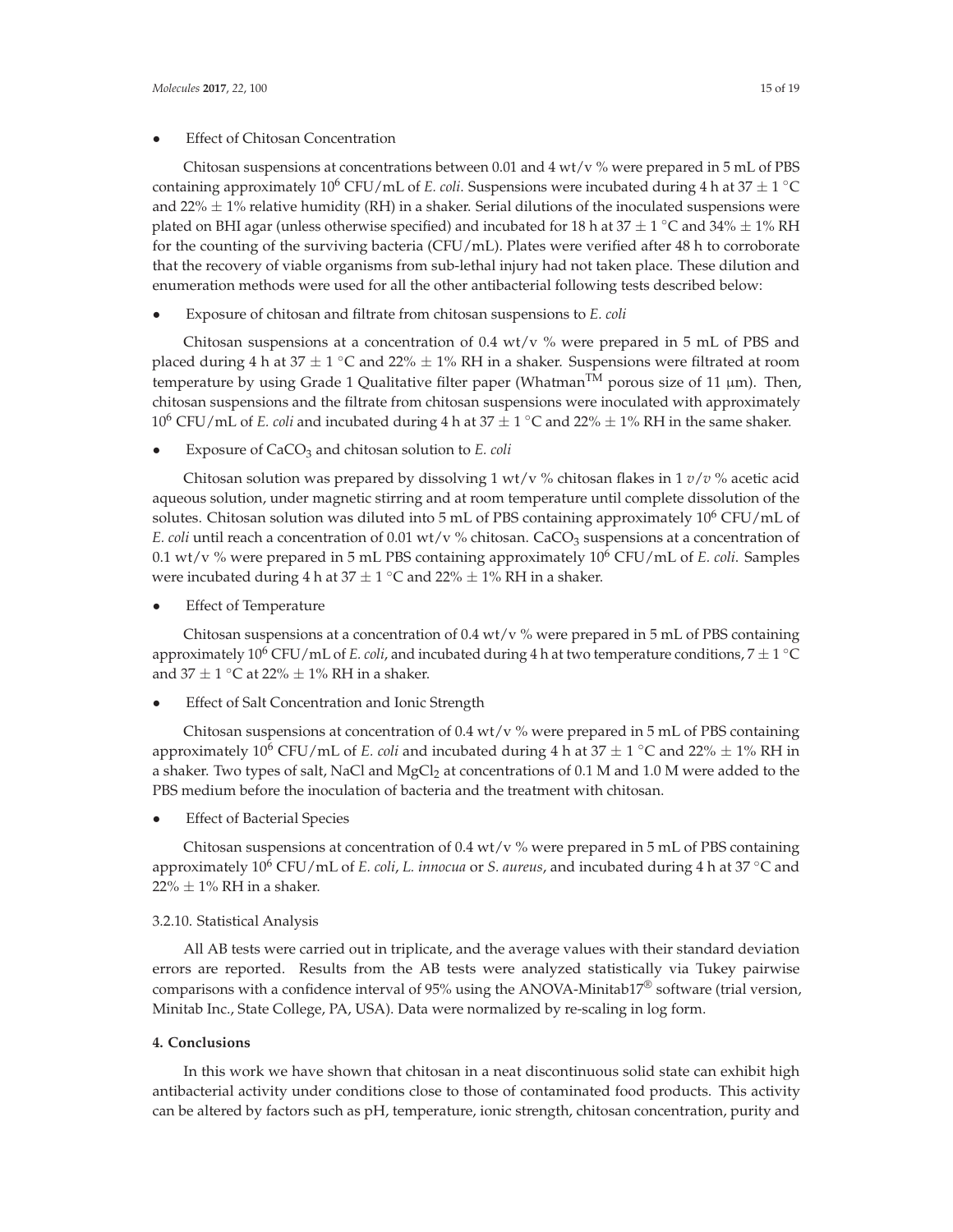bacterial species, and shown to be favored by the removal of proteins in chitosan, acidic pH conditions, and lower salt content in the medium. In addition, the presence of a solid physical form in the medium enhanced significantly the AB activity of chitosan.

Our results show the potential direct use of chitosan powder and flakes in food protection at pH values lower than chitosan p*K*a (6.2–6.7). Further research on chitosan AB activity should be performed for a deeper understanding of the mechanisms and factors involved. In the scope of food protection, similar research could lead to the development of chitosan-based food packaging materials capable of inhibiting and eradicating bacteria growth.

**Acknowledgments:** The Fonds de Recherche du Québec-Nature et Technologies (FRQNT) is acknowledged for their funding of the present work. The authors also thank Vincent Darras and Michael Buschmann from the Biomaterials and Cartilage Laboratory (BCL) (Polytechnique Montréal) for their help with the GPC tests, Julian Zhu from the Chemistry Department (Université de Montréal) for the UV tests and Mounia Arkoun from the Chemical Engineering Department (Polytechnique Montréal) for the morphological characterization of bacterial cells via TEM. Finally, the authors acknowledge the reviewers of *Molecules* for their valuable comments to improve this manuscript.

**Author Contributions:** N.A. designed the study, collected test data, interpreted results and drafted the manuscript. F.D., M.-C.H. and A.A. designed the study, interpreted results and reviewed and edited the manuscript.

**Conflicts of Interest:** The authors declare no conflict of interest.

## **References**

- 1. Goosen, M.F. *Applications of Chitin and Chitosan*; CRC Press LLC: Boca Raton, FL, USA, 1997.
- 2. Campos, M.; Cordi, L.; Duran, N.; Mei, L. Antibacterial Activity of Chitosan Solutions for Wound Dressing. *Macromol. Symp.* **2006**, *245–246*, 515–518. [CrossRef]
- 3. Kumar, M.N.R. A review of chitin and chitosan applications. *React. Funct. Polym.* **2000**, *46*, 1–27. [CrossRef]
- 4. Kong, M.; Chen, X.G.; Xing, K.; Park, H.J. Antimicrobial properties of chitosan and mode of action: A state of the art review. *Int. J. Food Microbiol.* **2010**, *144*, 51–63. [CrossRef] [PubMed]
- 5. Chung, Y.C.; Chen, C.Y. Antibacterial characteristics and activity of acid-soluble chitosan. *Bioresour. Technol.* **2008**, *99*, 2806–2814. [CrossRef] [PubMed]
- 6. Zheng, L.Y.; Zhu, J.F. Study on antimicrobial activity of chitosan with different molecular weights. *Carbohydr. Polym.* **2003**, *54*, 527–530. [CrossRef]
- 7. Franklin, T.; Snow, G. *Biochemistry of Antimicrobial Action*; Chapman & Hall: London, UK, 1981.
- 8. Devlieghere, F.; Vermeulen, A.; Debevere, J. Chitosan: Antimicrobial activity, interactions with food components and applicability as a coating on fruit and vegetables. *J. Food Microbiol.* **2004**, *21*, 703–714. [CrossRef]
- 9. Bhale, S.; No, H.K.; Prinyawiwatkul, W.; Farr, A.; Nadarajah, K.; Meyers, S.P. Chitosan coating improves shelf life of eggs. *J. Food Sci.* **2003**, *68*, 2378–2383. [CrossRef]
- 10. Ouattara, B.; Simard, R.E.; Piette, G.; Bégin, A.; Holley, R.A. Inhibition of surface spoilage bacteria in processed meats by application of antimicrobial films prepared with chitosan. *Int. J. Food Microbiol.* **2000**, *62*, 139–148. [CrossRef]
- 11. Yingyuad, S.; Ruamsin, S.; Reekprkhon, D.; Douglas, S.; Pongamphai, S.; Siripatrawan, U. Effect of chitosan coating and vacuum packaging on the quality of refrigerated grilled pork. *Packag. Technol. Sci.* **2006**, *19*, 149–157. [CrossRef]
- 12. No, H.K.; Meyers, S.P.; Prinyawiwatkul, W.; Xu, Z. Applications of chitosan for improvement of quality and shelf life of foods: A review. *J. Food Sci.* **2007**, *72*, R87–R100. [CrossRef] [PubMed]
- 13. Liu, N.; Chen, X.G.; Park, H.J.; Liu, C.G.; Liu, C.S.; Meng, X.H.; Yu, L.J. Effect of MW and concentration of chitosan on antibacterial activity of *Escherichia coli*. *Carbohydr. Polym.* **2006**, *64*, 60–65. [CrossRef]
- 14. No, H.K.; Park, N.Y.; Lee, S.H.; Meyers, S.P. Antibacterial activity of chitosans and chitosan oligomers with different molecular weights. *Int. J. Food Microbiol.* **2002**, *74*, 65–72. [CrossRef]
- 15. No, H.K.; Kim, S.H.; Lee, S.H.; Park, N.Y.; Prinyawiwatkul, W. Stability and antibacterial activity of chitosan solutions affected by storage temperature and time. *Carbohydr. Polym.* **2006**, *65*, 174–178. [CrossRef]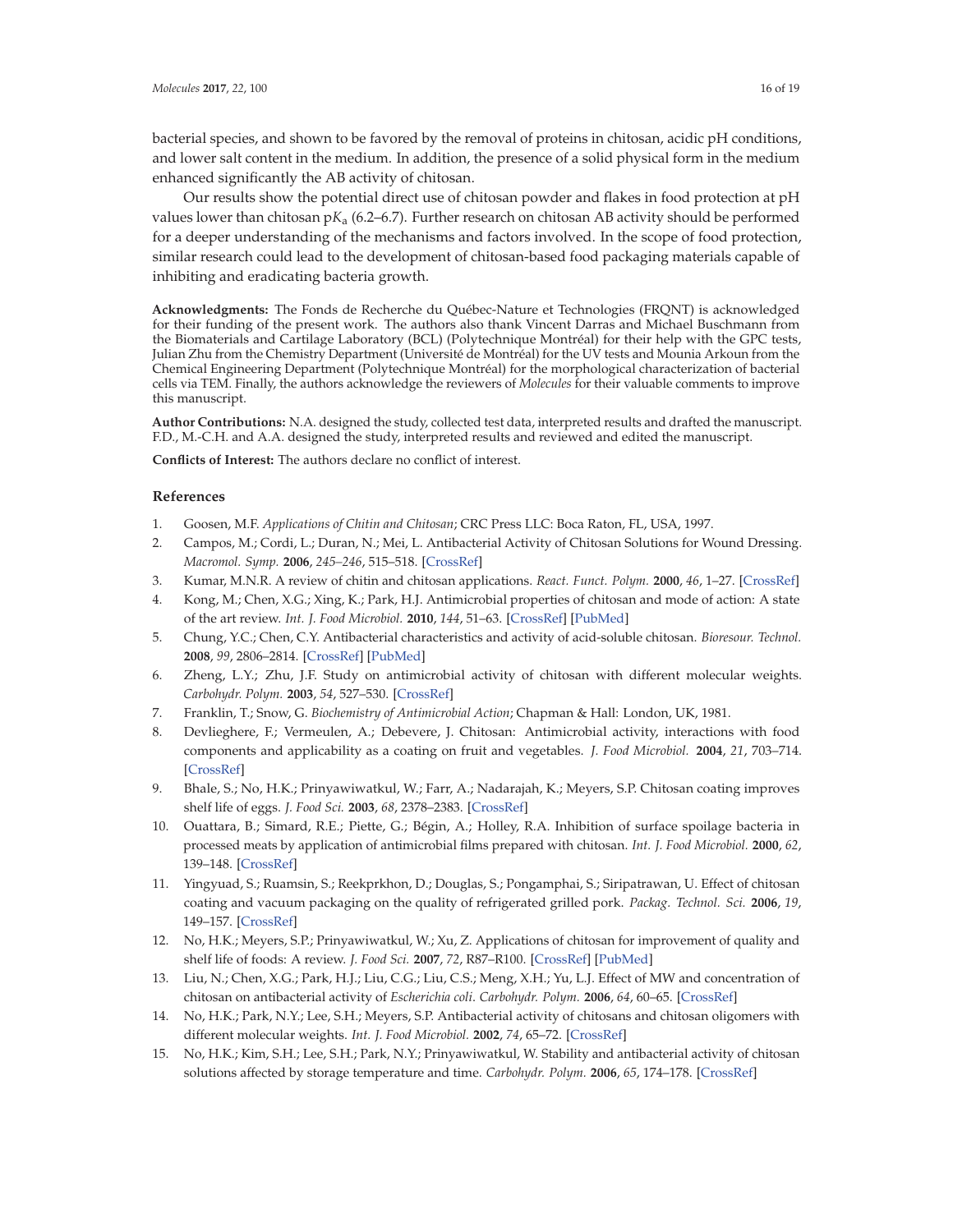- 16. Helander, I.; Nurmiaho-Lassila, E.L.; Ahvenainen, R.; Rhoades, J.; Roller, S. Chitosan disrupts the barrier properties of the outer membrane of gram-negative bacteria. *Int. J. Food Microbiol.* **2001**, *71*, 235–244. [CrossRef]
- 17. Chen, Y.M.; Chung, Y.C.; Woan Wang, L.; Chen, K.T.; Li, S.Y. Antibacterial properties of chitosan in waterborne pathogen. *J. Environ. Sci. Health A* **2002**, *37*, 1379–1390. [CrossRef]
- 18. Dutta, P.; Tripathi, S.; Mehrotra, G.; Dutta, J. Perspectives for chitosan based antimicrobial films in food applications. *J. Food Chem.* **2009**, *114*, 1173–1182. [CrossRef]
- 19. Beverlya, R.L.; Janes, M.E.; Prinyawiwatkula, W.; No, H.K. Edible chitosan films on ready-to-eat roast beef for the control of *listeria monocytogenes*. *Food Microbiol.* **2008**, *25*, 534–537. [CrossRef] [PubMed]
- 20. Sánchez-González, L.; Cháfer, M.; Hernández, M.; Chiralt, A.; González-Martínez, C. Antimicrobial activity of polysaccharide films containing essential oils. *Food Control* **2011**, *22*, 1302–1310. [CrossRef]
- 21. Martínez-Camacho, A.P.; Cortez-Rocha, M.O.; Castillo-Ortega, M.M.; Burgos-Hernández, A.; Ezquerra-Brauer, J.M.; Plascencia-Jatomea, M. Antimicrobial activity of chitosan nanofibers obtained by electrospinning. *Polym. Int.* **2011**, *60*, 1663–1669. [CrossRef]
- 22. Torres-Giner, S.; Ocio, M.; Lagaron, J. Development of active antimicrobial fiber-based chitosan polysaccharide nanostructures using electrospinning. *J. Eng. Life Sci.* **2008**, *8*, 303–314. [CrossRef]
- 23. Ignatova, M.; Starbova, K.; Markova, N.; Manolova, N.; Rashkov, I. Electrospun nano-fibre mats with antibacterial properties from quaternised chitosan and poly (vinyl alcohol). *Carbohydr. Res.* **2006**, *341*, 2098–2107. [CrossRef] [PubMed]
- 24. Ardila, N.; Medina, N.; Arkoun, M.; Heuzey, M.-C.; Ajji, A.; Panchal, C.J. Chitosan-bacterial nanocellulose nanofibrous structures for potential wound dressing applications. *Cellulose* **2016**, *23*, 3089–3104. [CrossRef]
- 25. Ardila, N.; Daigle, F.; Heuzey, M.C.; Ajji, A. Effect of chitosan physical form on its antibacterial activity against pathogenic bacteria. *J. Food Sci.* **2017**. Article accepted for publication.
- 26. Qi, L.; Xu, Z.; Jiang, X.; Hu, C.; Zou, X. Preparation and antibacterial activity of chitosan nanoparticles. *Carbohydr. Res.* **2004**, *339*, 2693–2700. [CrossRef] [PubMed]
- 27. Kong, M.; Chen, X.G.; Liu, C.S.; Liu, C.G.; Meng, X.H.; Yu, L.J. Antibacterial mechanism of chitosan microspheres in a solid dispersing system against *E. coli*. *Colloids Surf. B* **2008**, *65*, 197–202. [CrossRef] [PubMed]
- 28. Kong, M.; Chen, X.-G.; Xue, Y.-P.; Liu, C.-S.; Yu, L.-J.; Ji, Q.-X.; Cha, D.S.; Park, H.J. Preparation and antibacterial activity of chitosan microshperes in a solid dispersing system. *Front. Mater. Sci. China* **2008**, *2*, 214–220. [CrossRef]
- 29. Yien, L.; Zin, N.M.; Sarwar, A.; Katas, H. Antifungal activity of chitosan nanoparticles and correlation with their physical properties. *Int. J. Biomater.* **2012**, *2012*, 632698.
- 30. Lertsutthiwong, P.; How, N.C.; Chandrkrachang, S.; Stevens, W.F. Effect of chemical treatment on the characteristics of shrimp chitosan. *J. Met. Mater. Miner.* **2002**, *12*, 11–18.
- 31. Sini, T.K.; Santhosh, S.; Mathew, P.T. Study on the production of chitin and chitosan from shrimp shell by using bacillus subtilis fermentation. *Carbohydr. Res.* **2007**, *342*, 2423–2429. [CrossRef] [PubMed]
- 32. Muzzarelli, R.A.A.; Raith, G.; Tubertini, O. Separation of trace elements from see water, brine and sodium and magnesium salt solutions by chromatography on chitosan. *J. Chromatogr.* **1970**, *47*, 414–420. [CrossRef]
- 33. Cho, Y.I.; No, H.K.; Meyers, S.P. Physicochemical characteristics and functional properties of various commercial chitin and chitosan products. *J. Agric. Food Chem.* **1998**, *46*, 3839–3843. [CrossRef]
- 34. Kumirska, J.; Czerwicka, M.; Kaczyński, Z.; Bychowska, A.; Brzozowski, K.; Thöming, J.; Stepnowski, P. Application of spectroscopic methods for structural analysis of chitin and chitosan. *Mar. Drugs* **2010**, *8*, 1567–1636. [CrossRef] [PubMed]
- 35. Paulino, A.T.; Simionato, J.I.; Garcia, J.C.; Nozaki, J. Characterization of chitosan and chitin produced from silkworm crysalides. *Carbohydr. Polym.* **2006**, *64*, 98–103. [CrossRef]
- 36. Pillai, C.; Paul, W.; Sharma, C.P. Chitin and chitosan polymers: Chemistry, solubility and fiber formation. *Prog. Polym. Sci.* **2009**, *34*, 641–678. [CrossRef]
- 37. Yao, K.; Li, J.; Yao, F.; Yin, Y. *Chitosan-Based Hydrogels: Functions and Applications*; CRC Press: Boca Raton, FL, USA, 2011.
- 38. Jia, Z.; Xu, W. Synthesis and antibacterial activities of quaternary ammonium salt of chitosan. *Carbohydr. Res.* **2001**, *333*, 1–6. [CrossRef]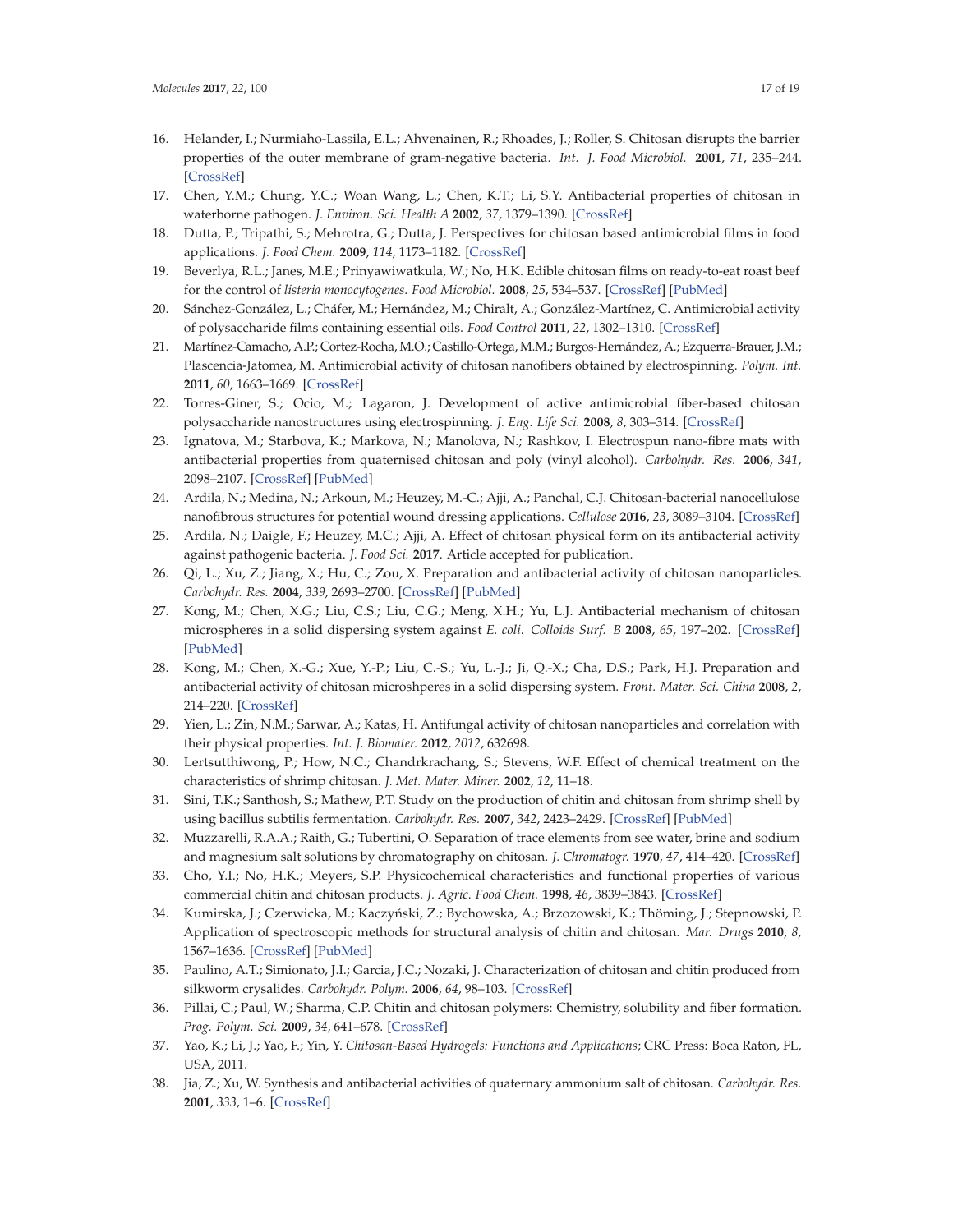- 39. Synowiecki, J.; Al-Khateeb, N.A. Production, properties, and some new applications of chitin and its derivatives. *Crit. Rev. Food Sci. Nutr.* **2003**, *43*, 145–171. [CrossRef] [PubMed]
- 40. Tsai, G.J.; Su, W.H. Antibacterial activity of shrimp chitosan against *Escherichia coli*. *J. Food Prot.* **1999**, *62*, 239–243. [CrossRef] [PubMed]
- 41. Chen, Y.-L.; Chou, C.-C. Factors affecting the susceptibility of *Staphylococcus aureus* CCRC 12657 to water soluble lactose chitosan derivative. *Food Microbiol.* **2005**, *22*, 29–35. [CrossRef]
- 42. Cho, J.; Heuzey, M.-C.; Bégin, A.; Carreau, P.J. Physical gelation of chitosan in the presence of β-glycerophosphate: The effect of temperature. *Biomacromolecules* **2005**, *6*, 3267–3275. [CrossRef] [PubMed]
- 43. Wang, Q.Z.; Chen, X.G.; Liu, N.; Wang, S.X.; Liu, C.S.; Meng, X.H.; Liu, C.G. Protonation constants of chitosan with different molecular weight and degree of deacetylation. *Carbohydr. Polym.* **2006**, *65*, 194–201. [CrossRef]
- 44. Jeon, Y.-J.; Park, P.-J.; Kim, S.-K. Antimicrobial effect of chitooligosaccharides produced by bioreactor. *Carbohydr. Polym.* **2001**, *44*, 71–76. [CrossRef]
- 45. Chung, Y.C.; Wang, H.L.; Chen, Y.M.; Li, S.L. Effect of abiotic factors on the antibacterial activity of chitosan against waterborne pathogens. *Bioresour. Technol.* **2003**, *88*, 179–184. [CrossRef]
- 46. Raafat, D.; Sahl, H.G. Chitosan and its antimicrobial potential–a critical literature survey. *Microb. Biotechnol.* **2009**, *2*, 186–201. [CrossRef] [PubMed]
- 47. Crow, D.R. *Principles and Applications of Electrochemistry*; CRC Press: Boca Raton, FL, USA, 1994.
- 48. Guibal, E. Interactions of metal ions with chitosan-based sorbents: A review. *Sep. Purif. Technol.* **2004**, *38*, 43–74. [CrossRef]
- 49. Tadmor, R.; Hernandez-Zapata, E.; Chen, N.; Pincus, P.; Israelachvili, J.N. Debye length and double-layer forces in polyelectrolyte solutions. *Macromol.* **2002**, *35*, 2380–2388. [CrossRef]
- 50. Smith, A.M.; Lee, A.A.; Perkin, S. The electrostatic screening length in concentrated electrolytes increases with concentration. *J. Phys. Chem. Lett.* **2016**, *7*, 2157–2163. [CrossRef] [PubMed]
- 51. Lefrou, C.; Fabry, P.; Poignet, J.-C. *Electrochemistry: The Basics, with Examples*; Springer Science & Business Media: New York, NY, USA, 2012; Chapter 3; p. 132.
- 52. Hajmeer, M.; Ceylan, E.; Marsden, J.L.; Fung, D.Y. Impact of sodium chloride on *Escherichia coli* O157:H7 and *Staphylococcus aureus* analysed using transmission electron microscopy. *Food Microbiol.* **2006**, *23*, 446–452. [CrossRef] [PubMed]
- 53. Eaton, P.; Fernandes, J.C.; Pereira, E.; Pintado, M.E.; Malcata, F.X. Atomic force microscopy study of the antibacterial effects of chitosans on *Escherichia coli* and *Staphylococcus aureus*. *Ultramicroscopy* **2008**, *108*, 1128–1134. [CrossRef] [PubMed]
- 54. Manni, L.; Ghorbel-Bellaaj, O.; Jellouli, K.; Younes, I.; Nasri, M. Extraction and characterization of chitin, chitosan, and protein hydrolysates prepared from shrimp waste by treatment with crude protease from *bacillus cereus* SV1. *Appl. Biochem. Biotechnol.* **2010**, *162*, 345–357. [CrossRef] [PubMed]
- 55. Chen, L.-C.; Kung, S.-K.; Chen, H.-H.; Lin, S.-B. Evaluation of zeta potential difference as an indicator for antibacterial strength of low molecular weight chitosan. *Carbohydr. Polym.* **2010**, *82*, 913–919. [CrossRef]
- 56. Chung, Y.C.; Su, Y.P.; Chen, C.C.; Jia, G.; Wang, H.L.; Wu, J.G.; Lin, J.G. Relationship between antibacterial activity of chitosan and surface characteristics of cell wall. *Acta Pharmacol. Sin.* **2004**, *25*, 932–936. [PubMed]
- 57. Dickson, J.S.; Koohmaraie, M. Cell surface charge characteristics and their relationship to bacterial attachment to meat surfaces. *Appl. Environ. Microbiol.* **1989**, *55*, 832–836. [PubMed]
- 58. Goy, R.C.; Morais, S.T.; Assis, O.B. Evaluation of the antimicrobial activity of chitosan and its quaternized derivative on *E. coli* and *S. aureus* growth. *Rev. Bras. Farmacogn.* **2015**, *26*. [CrossRef]
- 59. Tsai, G.J.; Su, W.H.; Chen, H.C.; Pan, C.L. Antimicrobial activity of shrimp chitin and chitosan from different treatments and applications of fish preservation. *Fish. Sci.* **2002**, *68*, 170–177. [CrossRef]
- 60. Ahmad, A.; Sumathi, S.; Hameed, B. Adsorption of residue oil from palm oil mill effluent using powder and flake chitosan: Equilibrium and kinetic studies. *Water Res.* **2005**, *39*, 2483–2494. [CrossRef] [PubMed]
- 61. Qi, L.; Xu, Z. Lead sorption from aqueous solutions on chitosan nanoparticles. *Colloids Surf. A* **2004**, *251*, 183–190. [CrossRef]
- 62. Qi, L.; Xu, Z.; Jiang, X.; Li, Y.; Wang, M. Cytotoxic activities of chitosan nanoparticles and copper-loaded nanoparticles. *Bioorg. Med. Chem. Lett.* **2005**, *15*, 1397–1399. [CrossRef] [PubMed]
- 63. Arkoun, M.; Daigle, F.; Heuzey, M.-C.; Ajji, A. Antibacterial electrospun chitosan-based nanofibers: A bacterial membrane perforator. *Food Sci. Nutr.* **2017**. Article under revision process.